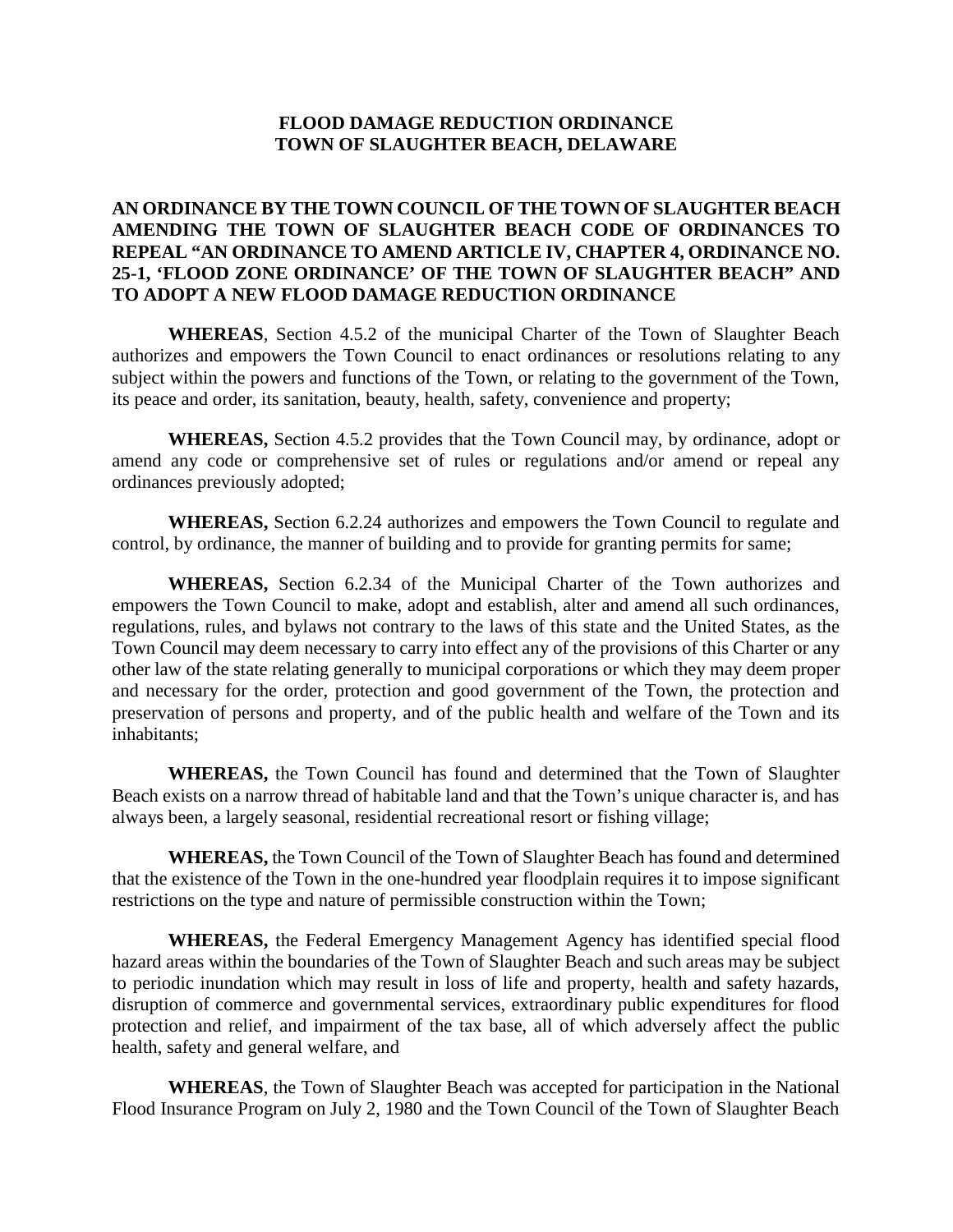desires to continue to meet the requirements of Title 44 Code of Federal Regulations, Sections 59 and 60, necessary for such participation.

**NOW, THEREFORE, BE IT ORDAINED** by the Town Council of the Town of Slaughter Beach, a majority thereof concurring in Council duly met, that "An Ordinance to Amend Article IV, Chapter 4, Ordinance No. 25-1, 'Flood Zone Ordinance' of the Town of Slaughter Beach" adopted November 12, 2002 and all subsequent revisions thereto, including but not limited to an amendment adopted May 8, 2006, be and hereby are amended by repealing the same in their entirety, and in place thereof, a new "Flood Damage Reduction Ordinance" is hereby adopted as follows:

### **SECTION 1. GENERAL PROVISIONS.**

### **1.1. Findings; Applicability.**

- **1.1.1. Findings.** The Federal Emergency Management Agency (FEMA) has identified special flood hazard areas within the boundaries of the Town of Slaughter Beach. Special flood hazard areas are subject to periodic inundation which may result in loss of life and property, health and safety hazards, disruption of commerce and governmental services, extraordinary public expenditures for flood protection and relief, and impairment of the tax base, all of which adversely affect the public health, safety and general welfare. Development that is inadequately elevated, improperly floodproofed, or otherwise unprotected from flood damage also contributes to the flood loss.
- **1.1.2. Applicability.** Town of Slaughter Beach, by ordinance, agreed to meet the requirements of the National Flood Insurance Program and was accepted for participation in the program on July 2, 1980. Subsequent to that date or the initial effective date of the Flood Insurance Rate Map for the Town, all development and new construction as defined herein, are to be compliant with the requirements of the Town of Slaughter Beach floodplain management regulations in effect at the time of permit issuance, and all substantial improvements to existing buildings and structures and all development and new construction not pertaining to existing buildings and structures subsequent to the effective date of this Ordinance shall be compliant with this Ordinance. For the purposes of jurisdictional applicability, this Ordinance shall apply in the Town of Slaughter Beach. This ordinance shall apply to all applications for development, including building permit applications and subdivision proposals, submitted on or after the effective date.
- **1.2. Statement of Purpose**. It is the purpose of these regulations to promote the public health, safety and general welfare, and to:
	- **1.2.1.** Protect human life, health and welfare;
	- **1.2.2.** Encourage the utilization of appropriate construction practices in order to prevent or minimize flood damage in the future;
	- **1.2.3.** Minimize flooding of water supply and sanitary sewage disposal systems;
	- **1.2.4.** Maintain natural drainage;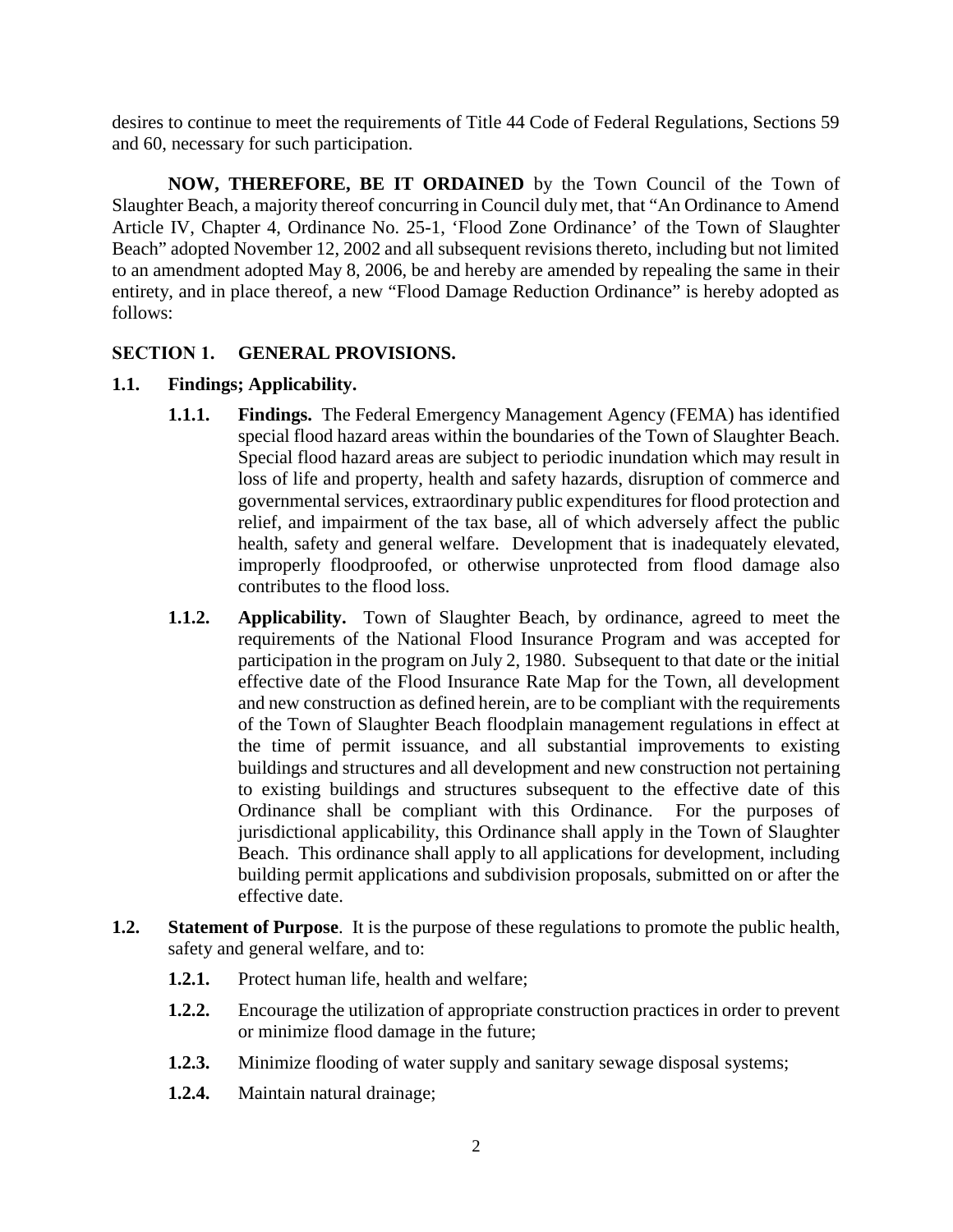- **1.2.5.** Reduce financial burdens imposed on the community, its governmental units and its residents, by discouraging unwise design and construction of development in areas subject to flooding;
- **1.2.6.** Minimize the need for rescue and relief efforts associated with flooding and generally undertaken at the expense of the general public;
- **1.2.7.** Minimize prolonged business interruptions;
- **1.2.8.** Minimize damage to public facilities and other utilities such as water and gas mains, electric, telephone and sewer lines, streets and bridges;
- **1.2.9.** Reinforce that those who build in and occupy special flood hazard areas should assume responsibility for their actions;
- **1.2.10.** Minimize the impact of development on adjacent properties within and near flood prone areas;
- **1.2.11.** Provide that the flood storage and conveyance functions of the floodplain are maintained;
- **1.2.12.** Minimize the impact of development on the natural and beneficial functions of the floodplain;
- **1.2.13.** Prevent floodplain uses that are either hazardous or environmentally incompatible; and
- **1.2.14.** Meet community participation requirements of the National Flood Insurance Program as set forth in the Code of Federal Regulations at 44 C.F.R. Section 59.22, as may be amended.
- **1.3. Areas to Which These Regulations Apply.** These regulations shall apply to all special flood hazard areas within the jurisdiction of the Town of Slaughter Beach, as identified in Section 1.4, below.
- **1.4. Basis for Establishing Special Flood Hazard Areas.** For the purposes of these regulations, the following are adopted by reference as a part of these regulations and serve as the basis for establishing special flood hazard areas:
	- **1.4.1.** The FEMA Flood Insurance Study for Sussex, Delaware and Incorporated Areas dated March 16, 2015 and all subsequent amendments and/or the most recent revision thereof.
	- **1.4.2.** The FEMA Flood Insurance Rate Map for Sussex, Delaware and Incorporated Areas dated March 16, 2015, and all subsequent amendments and/or the most recent revision thereof.
	- **1.4.3.** Other hydrologic and hydraulic engineering studies and/or maps prepared pursuant to these regulations or for other purposes, and which establish base flood elevations, delineate 100-year floodplains or other areas of special flood hazard.
	- **1.4.4.** Town of Slaughter Beach may identify and regulate new local flood hazard or ponding areas. These areas should be delineated and adopted on a "Local Flood Hazard Map" using best available topographic data and locally derived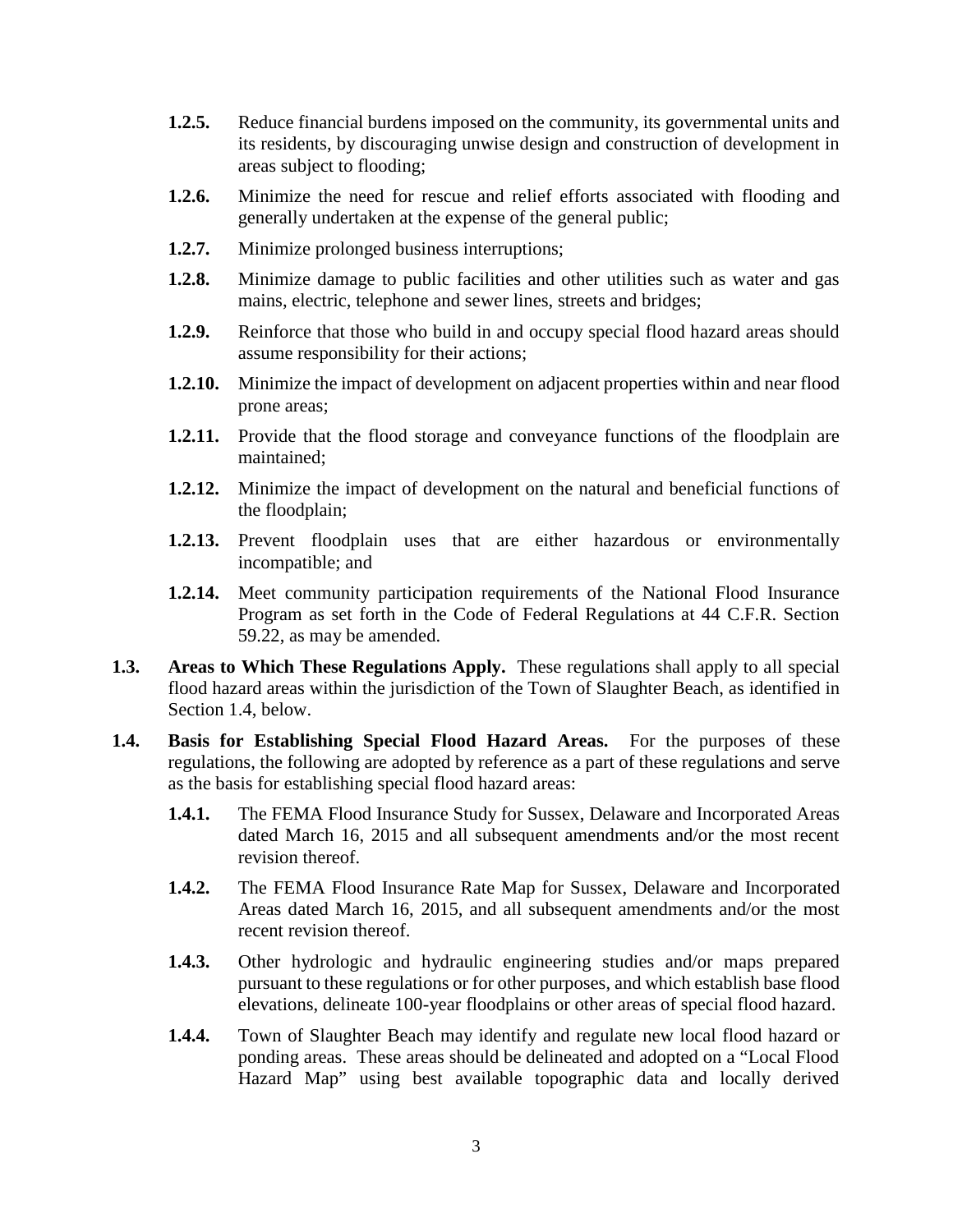information such as flood of record, historic high water marks or approximate study methodologies.

**1.4.5.** Where field surveyed topography indicates that ground elevations are below the closest applicable base flood elevation, even in such areas not delineated as a special flood hazard area on a flood hazard map, the area shall be considered as a special flood hazard area.

Maps and studies that establish special flood hazard areas are on file at the Slaughter Beach Town Office and the Sussex County Office of Planning and Zoning in the Sussex County Administration Building.

- **1.5. Abrogation and Greater Restrictions.** Except as otherwise specified herein, these regulations are not intended to repeal or abrogate any existing ordinances including subdivision regulations or zoning ordinances. In the event of a conflict between these regulations and any other zoning or subdivision ordinance or building code, the more restrictive shall govern. These regulations shall not impair any deed restriction, covenant or easement, but the land subject to such interests shall also be governed by these regulations.
- **1.6. Interpretation.** In the interpretation and application of these regulations, all provisions shall be:
	- **1.6.1.** Considered as minimum requirements;
	- **1.6.2.** Liberally construed in favor of the governing body;
	- **1.6.3.** Deemed neither to limit nor repeal any other powers granted under state statutes; and
	- **1.6.4.** Where a provision of these regulations may be in conflict with a state or Federal law, such state or Federal law shall take precedence, where more restrictive.
- **1.7. Warning and Disclaimer of Liability.** The degree of flood protection required by these regulations is considered reasonable for regulatory purposes and is based on scientific and engineering considerations. Larger floods can and will occur on rare occasions. Flood heights may be increased by man-made or natural causes. These regulations do not imply that land outside of the special flood hazard areas or uses that are permitted within such areas will be free from flooding or flood damage. These regulations shall not create liability on the part of the Town of Slaughter Beach, any elected or appointed official, director or employee thereof, or the Federal Emergency Management Agency, for any flood damage that results from reliance on these regulations or any administrative decision lawfully made thereunder.
- **1.8. Severability.** Should any section or provision of this Ordinance be declared by the courts to be unconstitutional or invalid, such decision shall not affect the validity of the Ordinance as a whole, or any part thereof other than the part so declared unconstitutional or invalid.

### **SECTION 2. DEFINITIONS.**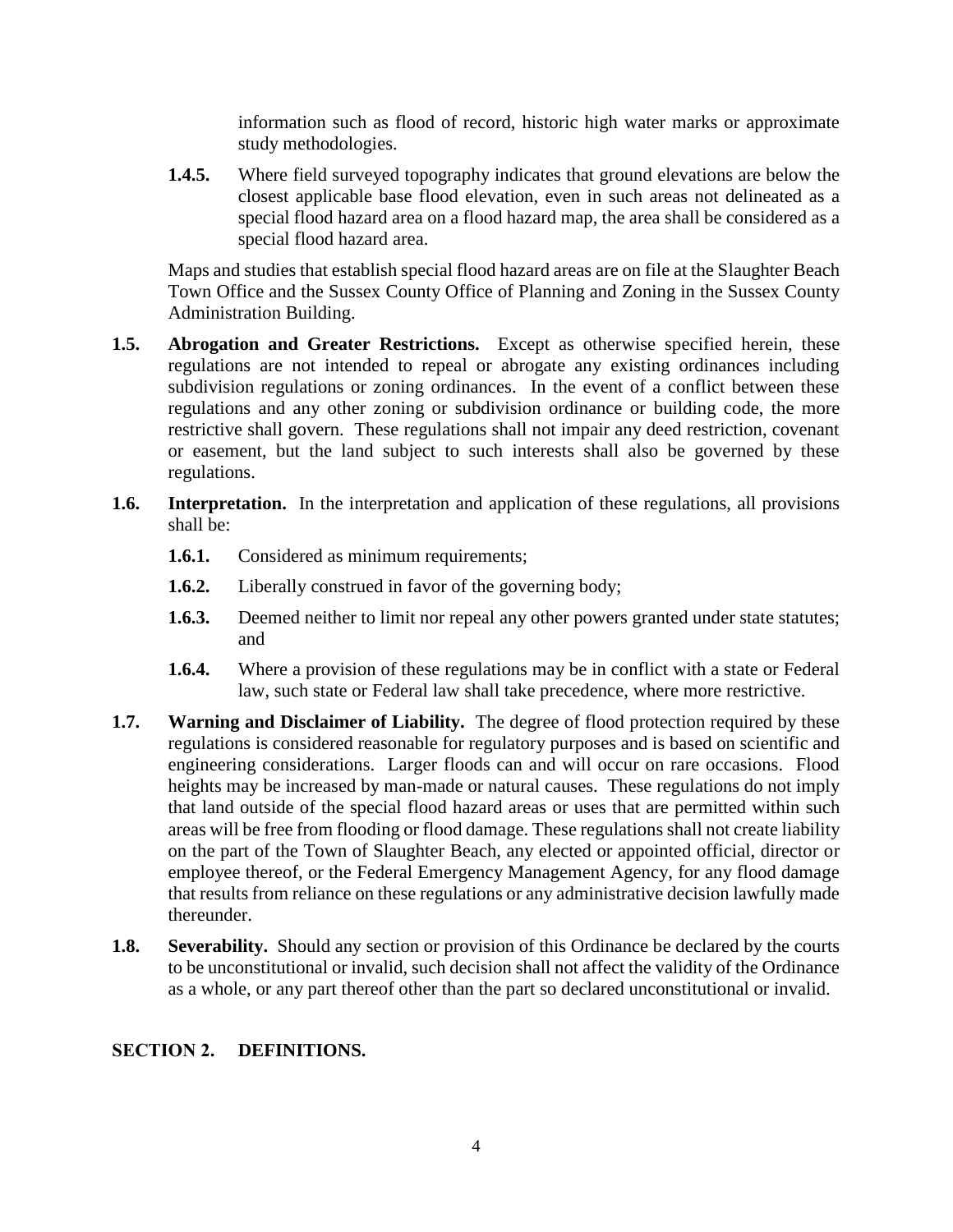Unless specifically defined below for purposes of this Ordinance, words or phrases used in this ordinance shall be interpreted so as to give them the meaning they have in common usage and to give those code provisions the most reasonable application.

**Accessory Structure**: A structure on the same lot with, and of a nature customarily incidental and subordinate to, the principal structure.

**Area of Shallow Flooding**: A designated Zone AO on a community's Flood Insurance Rate Map with a one percent annual chance or greater of flooding to an average depth of one to three feet where a clearly defined channel does not exist, where the path of flooding is unpredictable, and where velocity flow may be evident. Such flooding is characterized by ponding or sheet flow.

**Base Flood**: The flood having a one percent chance of being equaled or exceeded in any given year; the base flood also is referred to as the 100-year flood (or the 1%-annual-chance flood).

**Base Flood Elevation**: The water surface elevation of the base flood in relation to the datum specified on the community's Flood Insurance Rate Map. In areas of shallow flooding, the base flood elevation is the natural grade elevation plus the depth number specified in feet on the Flood Insurance Rate Map, or at least 2 feet if the depth number is not specified.

**Basement:** Any area of the building having its floor subgrade (below ground level) on all sides.

**Breakaway Wall:** A wall that is designed and certified by a design professional registered in the State of Delaware that is not part of the structural support of the building and is intended through its design and construction to collapse under specific lateral loading forces, without causing damage to the elevated portion of the building or supporting foundation system.

**Coastal High Hazard Area:** An area of special flood hazard extending from offshore to the inland limit of a primary frontal dune along an open coast and any other area subject to high velocity wave action from storms. Coastal high hazard areas also are referred to as "Zone V" or "V Zones" and are designated on FIRMs as flood insurance risk Zone VE.

**Code Enforcement Official:** An individual employed by the Town to administer and enforce the provisions of this Ordinance, which individual shall serve at the pleasure of the Town Council. The Code Enforcement Official shall be and have all the powers of a "Code Enforcement Constable" under 10 *Del. C.* Chapter 29. The Code Enforcement Official appointed by the Town pursuant to this Ordinance may be different from the Code Enforcement Official appointed by the Town Council pursuant to the Slaughter Beach Zoning Ordinance.

**Development**: Any manmade change to improved or unimproved real estate, including but not limited to buildings or other structures, placement of manufactured homes, mining, dredging, filling, grading, paving, excavation or drilling operations or storage of equipment or materials.

**Dry Floodproofing**: Any combination of structural and nonstructural additions, changes, or adjustments to structures which reduce or eliminate flood damage to real estate or improved real property, water and sanitary facilities, structures and their contents.

**Elevation Certificate**: The *National Flood Insurance Program, Elevation Certificate* (FEMA Form 086-0-33 or as may be amended), used to document building elevations and other information about buildings. When required to be certified, the form shall be completed by a professional land surveyor licensed in the State of Delaware.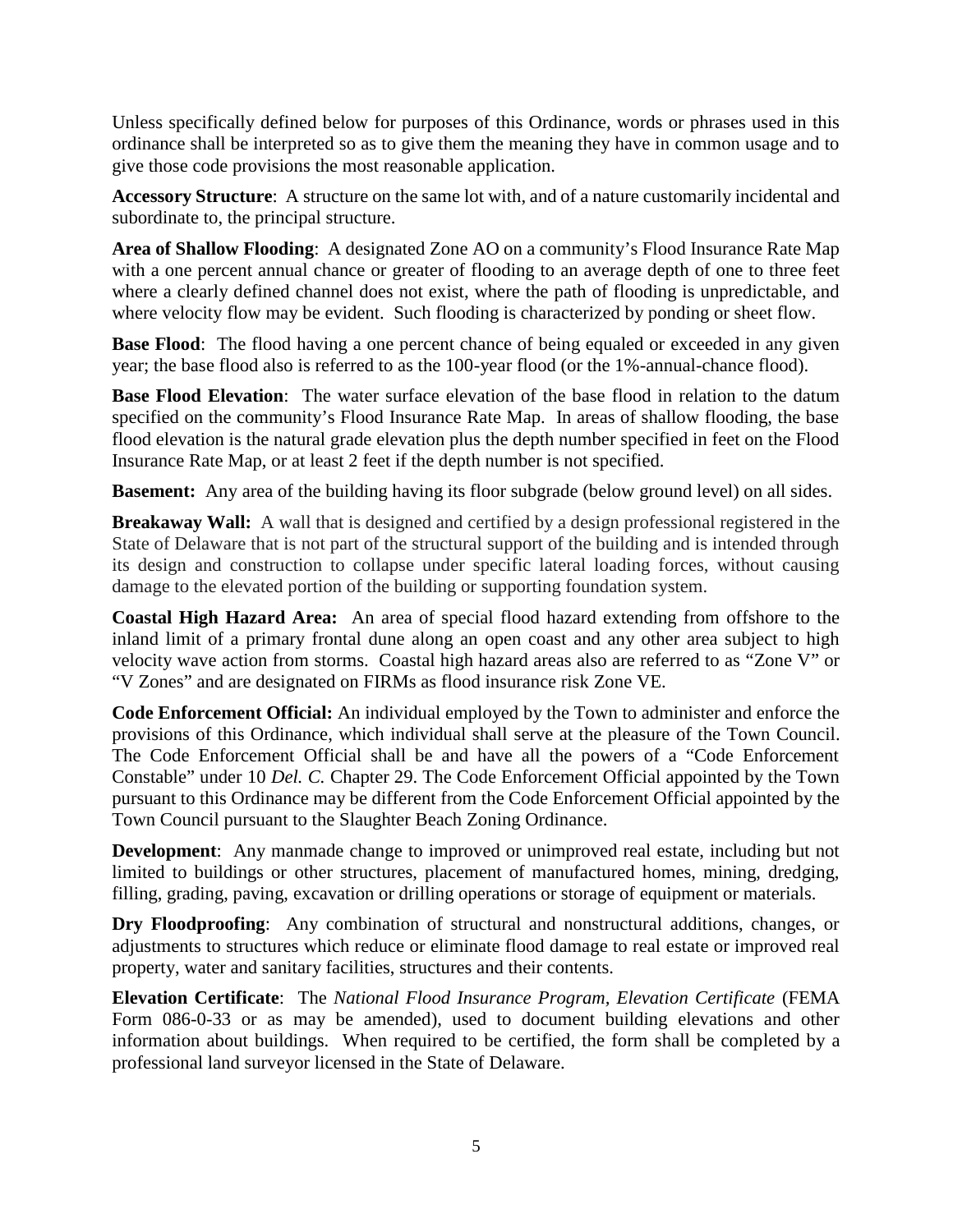**Enclosure Below the Lowest Floor**: An unfinished or flood resistant enclosure usable solely for parking of vehicles, building access, or storage, in an area other than a basement.

**Federal Emergency Management Agency (FEMA)**: The federal agency with the overall responsibility for administering the National Flood Insurance Program.

**FEMA Technical Bulletin (or TB)**: A series of guidance documents published by FEMA to provide guidance concerning building performance standards of the National Flood Insurance Program. Specific Technical Bulletins are identified throughout this Ordinance; the most recent revision to any Technical Bulletin shall be used wherever identified in this Ordinance.

**Flood** *or* **Flooding**: A general and temporary condition of partial or complete inundation of normally dry land areas from:

- 1. The overflow of inland or tidal waters, and/or
- 2. The unusual and rapid accumulation or runoff of surface waters from any source.

**Flood Damage-Resistant Materials:** Any construction material capable of withstanding direct and prolonged contact with floodwaters without sustaining any damage that requires more than cosmetic repair. See FEMA Technical Bulletin #2 – *Flood Damage-Resistant Materials Requirements* and FEMA Technical Bulletin #8 – *Corrosion Protection for Metal Connectors in Coastal Areas.*

**Flood Insurance Rate Map (FIRM)**: An official map on which the Federal Emergency Management Agency has delineated special flood hazard areas to indicate the magnitude and nature of flood hazards, and to designate applicable flood zones.

Zone A: Special flood hazard areas inundated by the 1% annual chance flood; base flood elevations are not determined.

Zone AE: Special flood hazard areas subject to inundation by the 1% annual chance flood; base flood elevations are determined; floodways may or may not be determined.

Zone AO: Areas of shallow flooding, with or without a designated average flood depth.

Zone X (shaded): Areas subject to inundation by the 500-year flood (0.2% annual chance); areas subject to the 1% annual chance flood with average depths of less than 1 foot or with contributing drainage area less than 1 square mile; and areas protected by levees from the base flood.

Zone X (unshaded): Areas determined to be outside the 1% annual chance flood and outside the 500-year floodplain.

Zone VE: Special flood hazard areas subject to inundation by the 1% annual chance flood and subject to high velocity wave action (also referred to as coastal high hazard areas).

Limit of Moderate Wave Action (LiMWA): The inland limit of the area affected by waves greater than 1.5 feet during the base flood. Base flood conditions between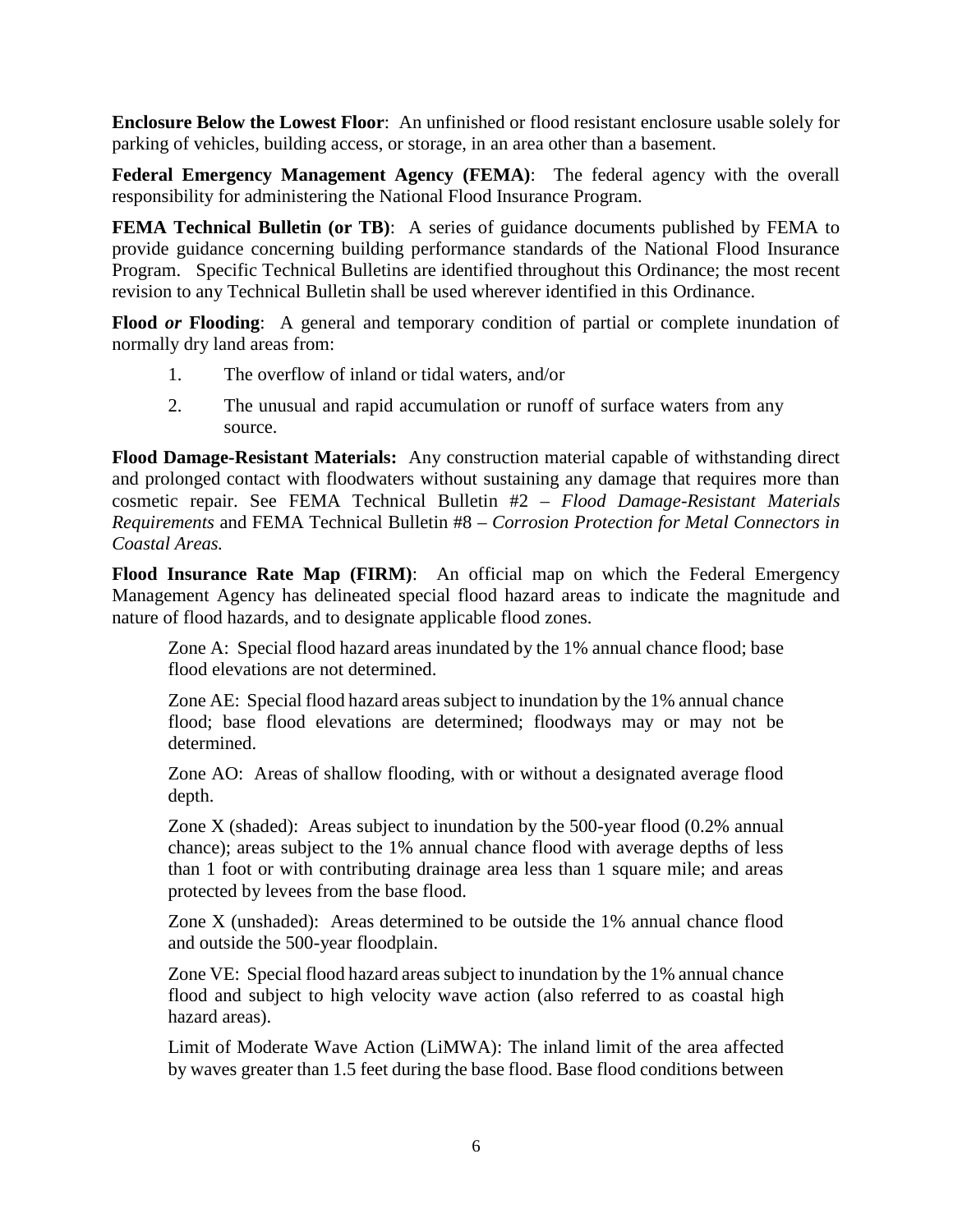the Zone VE and the LiMWA will be similar to, but less severe than, those in the Zone VE.

**Flood Insurance Study:** The official report in which the Federal Emergency Management Agency has provided flood profiles, floodway information, and the water surface elevations.

**Floodplain:** Any land area susceptible to being inundated by water from any source (see "Flood" or "Flooding").

**Floodproofing Certificate**: The *National Flood Insurance Program, Floodproofing Certificate for Non-Residential Structures* (FEMA Form 86-0-34 as may be amended), used by professional engineers and architects registered or licensed in the State of Delaware to certify dry floodproofing designs.

**Freeboard:** A factor of safety usually expressed in feet above a flood elevation for the purposes of floodplain management. Freeboard tends to compensate for the many unknown factors that could contribute to flood heights greater than the height calculated for a selected size flood and floodway conditions, such as wave action, obstructed bridge openings, debris and ice jams, and the hydrologic effect of urbanization in a watershed.

**Functionally Dependent Use**: A use which cannot perform its intended purpose unless it is located or carried out in close proximity to water; the term includes only docking facilities, port facilities that are necessary for the loading and unloading of cargo or passengers, and ship building and ship repair facilities, but does not include long-term storage or related manufacturing facilities.

**Highest Adjacent Grade**: The highest natural elevation of the ground surface prior to construction next to the proposed walls of a structure.

**Historic Structure**: Any structure that is:

- 1. Individually listed in the National Register of Historic Places (a listing maintained by the U.S. Department of Interior) or preliminarily determined by the Secretary of the Interior as meeting the requirements for individual listing on the National Register; or
- 2. Certified or preliminarily determined by the Secretary of the Interior as contributing to the historical significance of a registered historic district or a district preliminarily determined by the Secretary to qualify as a registered historic district.

**Hydrologic and Hydraulic Engineering Analysis**: An analysis performed by a professional engineer, licensed in the State of Delaware, in accordance with standard engineering practices as accepted by FEMA, used to determine the base flood, other frequency floods, flood elevations, floodway information and boundaries, and flood profiles.

**Letter of Map Change**: A Letter of Map Change is an official FEMA determination, by letter, to amend or revise an effective Flood Insurance Rate Map, Flood Boundary and Floodway Map, and Flood Insurance Study. Letters of Map Change include:

Letter of Map Amendment (LOMA): An amendment based on technical data showing that a property was inadvertently included in a designated special flood hazard area. A LOMA amends the current effective Flood Insurance Rate Map and establishes that a specific property is not located in a special flood hazard area.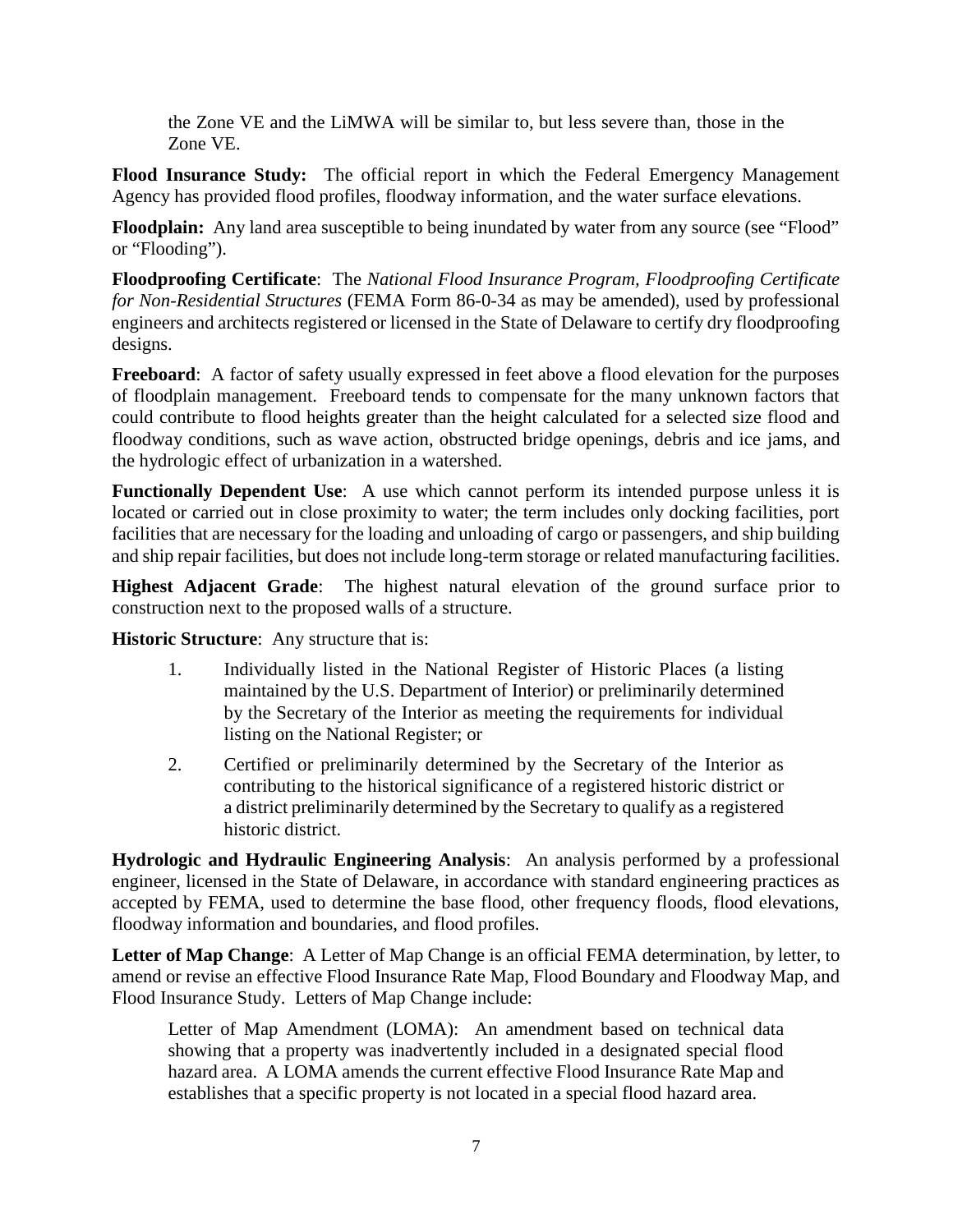Letter of Map Revision (LOMR): A revision based on technical data that may show changes to flood zones, flood elevations, floodplain and floodway delineations, and planimetric features. One common type of LOMR, a Letter of Map Revision Based on Fill (LOMR-F), is a determination that a structure or parcel of land has been elevated by fill above the base flood elevation and is, therefore, no longer exposed to flooding associated with the base flood; in order to qualify for this determination, the fill must have been permitted and placed in accordance with these regulations.

Conditional Letter of Map Revision (CLOMR): A formal review and comment as to whether a proposed flood protection project complies with the minimum National Flood Insurance Program requirements for such projects with respect to delineation of special flood hazard areas. A CLOMR does not amend or revise effective Flood Insurance Rate Maps, Flood Boundary and Floodway Maps, or Flood Insurance Studies; upon submission to and approval of certified as-built documentation, a Letter of Map Revision may be issued.

**Lowest Floor**: The lowest floor of the lowest enclosed area (including basement) of a structure. This definition excludes an "enclosure below the lowest floor" which is an unfinished or flood resistant enclosure usable solely for parking of vehicles, building access or storage, in an area other than a basement area, provided that such enclosure is built in accordance with the applicable design requirements specified in these regulations for enclosures below the lowest floor.

**Manufactured Home**: A structure, transportable in one or more sections, which is built on a permanent chassis and is designed for use with or without a permanent foundation when connected to the required utilities. The term "manufactured home" does not include a "recreational vehicle".

**New Construction:** Buildings and structures for which the "start of construction" commenced on or after July 2, 1980, including any subsequent improvements to such structures.

**Person**: An individual or group of individuals, corporation, partnership, association, or any other entity, including state and local governments and agencies.

**Recreational Vehicle**: A vehicle which is built on a single chassis, 400 square feet or less when measured at the largest horizontal projection, designed to be self- propelled or permanently towable by a light duty truck, and designed primarily not for use as a permanent dwelling but as temporary living quarters for recreational, camping, travel, or seasonal use.

**Special Flood Hazard Area**: The land in the floodplain subject to a one percent or greater chance of flooding in any given year. Special flood hazard areas are designated by the Federal Emergency Management Agency in Flood Insurance Studies and on Flood Insurance Rate Maps as Zones A, AE, AO, and Zone VE. The term includes areas shown on other flood hazard maps that are specifically listed or otherwise described in this Article.

**Start of Construction:** The date of issuance of permits for new construction and substantial improvements, provided the actual start of construction, repair, reconstruction, rehabilitation, addition, placement, or other improvement was within 180 days of the permit date. The actual start means either the first placement of permanent construction of a structure on a site, such as the pouring of slab or footings, the installation of piles, the construction of columns, or any work beyond the stage of excavation; or the placement of a manufactured home on a foundation. Permanent construction does not include land preparation, such as clearing, grading and filling; nor does it include the installation of streets and/or walkways; nor does it include excavation for a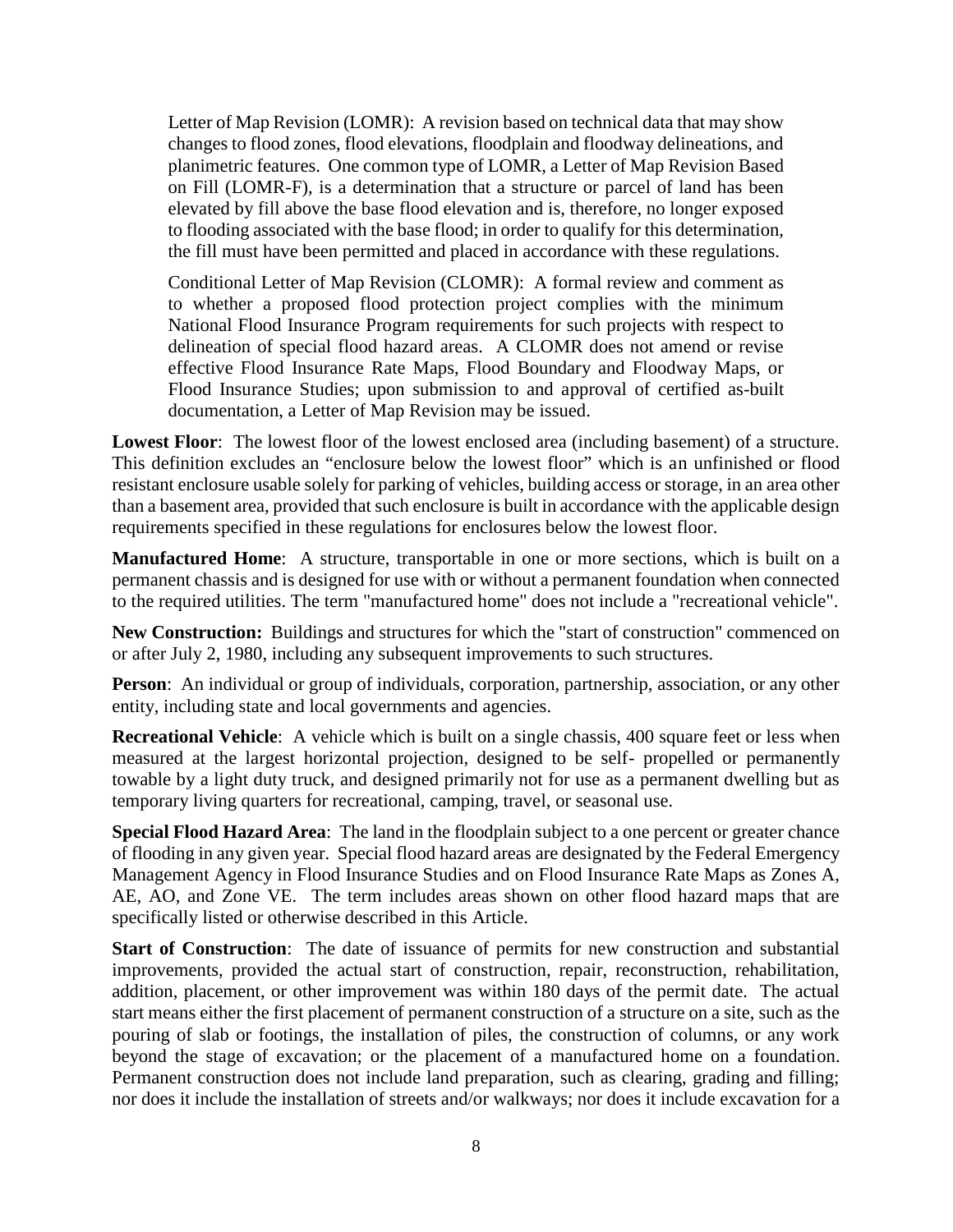basement, footings, piers, or foundations or the erection of temporary forms; nor does it include the installation on the property of accessory structures, such as garages or sheds not occupied as dwelling units or not part of the main structure. For a substantial improvement, the actual start of construction means the first alteration of any wall, ceiling, floor, or other structural part of a building, whether or not that alteration affects the external dimensions of the building.

**Structure (or Building)**: For floodplain management purposes, a walled and roofed building, including a gas or liquid storage tank, that is principally above ground, as well as a manufactured home.

**Substantial Damage**: Damage of any origin sustained by a structure whereby the cost of restoring the structure to its before-damaged condition would equal or exceed 50 percent of the market value of the structure before the damage occurred.

**Substantial Improvement**: Any reconstruction, rehabilitation, addition, or other improvement of a structure, the cost of which equals or exceeds 50 percent of the market value of the structure before the "start of construction" of the improvement. This term includes structures which have incurred "substantial damage", regardless of the actual repair work performed. The term does not, however, include any project for improvement of a structure to correct existing violations of state or local health, sanitary, or safety code specifications which have been identified prior to the application for a development permit by the local code enforcement official and which are the minimum necessary to assure safe living conditions.

**Town**: The Town of Slaughter Beach, Delaware.

**Violation**: The failure of a structure or other development to be fully compliant with the community's floodplain management regulations. A structure or other development without the Elevation Certificate, other certifications, or other evidence of compliance required in these regulations is presumed to be in violation until such time that documentation is provided.

## **SECTION 3. ADMINISTRATION**

- **3.1. Designation of the Floodplain Administrator.** The Code Enforcement Official is hereby appointed to administer and implement these regulations and is referred to herein as the Floodplain Administrator. The Floodplain Administrator is authorized to: (A) Fulfill the duties and responsibilities set forth in these regulations, (B) Delegate duties and responsibilities set forth in these regulations to qualified technical personnel, plan examiners, inspectors, and other employees, or (C) Upon authorization by the Town Council of the Town of Slaughter Beach, enter into a written agreement or written contract with another jurisdiction or agency, or private sector entity to administer specific provisions of these regulations. Administration of any part of these regulations by another entity shall not relieve the community of its responsibilities pursuant to the participation requirements of the National Flood Insurance Program as set forth in the Code of Federal Regulations at 44 C.F.R. Section 59.22, as may be amended.
- **3.2. Duties and Responsibilities of the Floodplain Administrator.** The duties and responsibilities of the Floodplain Administrator shall include but are not limited to:
	- **3.2.1.** Review applications for permits to determine whether proposed activities will be located in special flood hazard areas.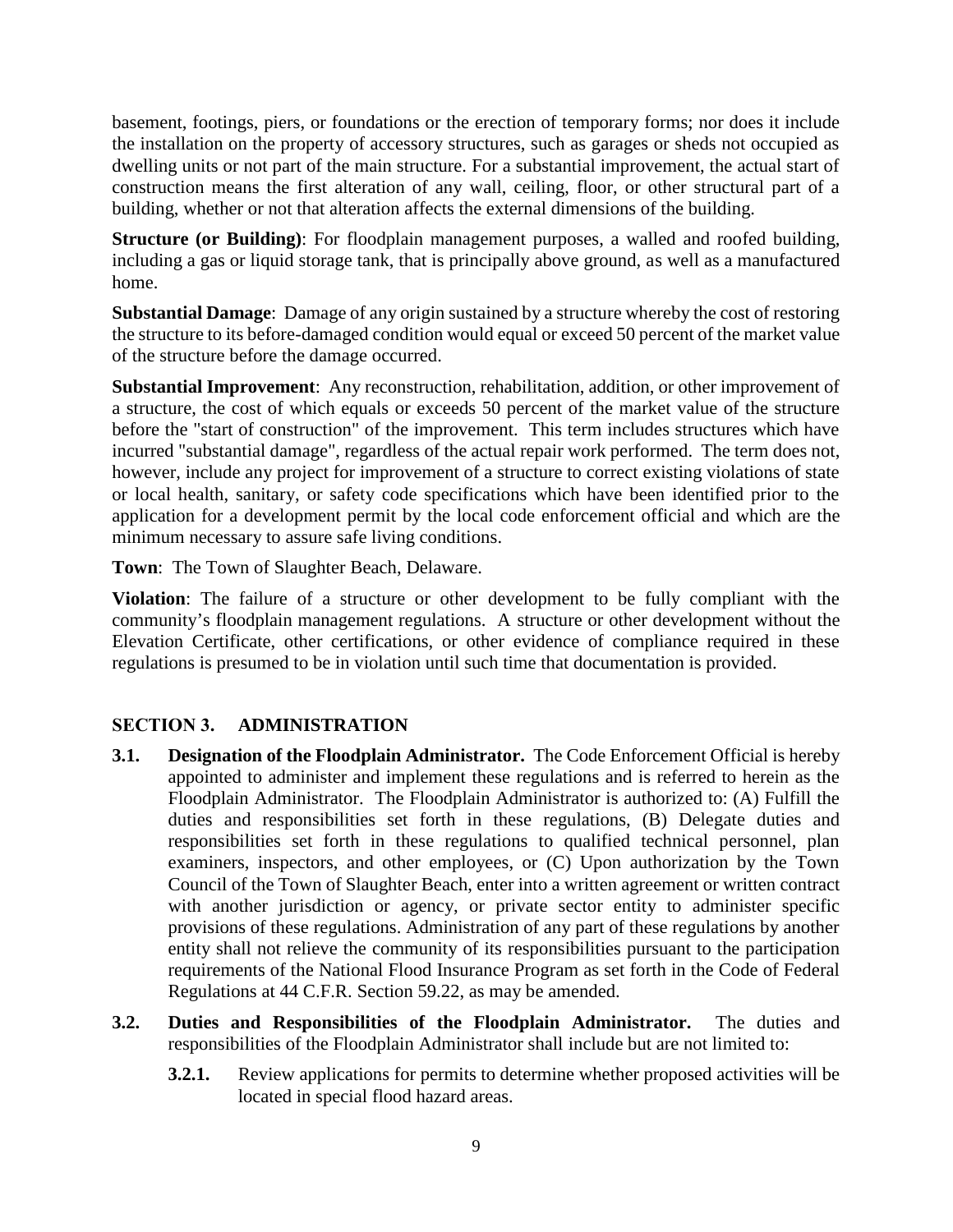- **3.2.2.** Interpret floodplain boundaries and provide flood elevation and flood hazard information.
- **3.2.3.** Advise applicants for new construction or substantial improvement of structures that are located on any coastal barrier within the Coastal Barrier Resources System established by the Coastal Barrier Resources Act that federal flood insurance is not available on such structures; areas subject to this limitation are shown on Flood Insurance Rate Maps as identified undeveloped coastal barriers or Otherwise Protected Areas.
- **3.2.4.** Review applications to determine whether proposed activities will be reasonably safe from flooding.
- **3.2.5.** Review applications to determine whether all necessary permits have been obtained from those Federal, state or local agencies from which prior or concurrent approval is required.
- **3.2.6.** Issue permits to develop in special flood hazard areas when the provisions of these regulations have been met, or disapprove the same in the event of noncompliance.
- **3.2.7.** Inspect buildings and lands to determine compliance with these regulations or to determine if noncompliance has occurred or violations have been committed.
- **3.2.8.** Review submitted Elevation Certificates for completeness.
- **3.2.9.** Submit to FEMA data and information necessary to maintain flood hazard maps, including hydrologic and hydraulic engineering analyses prepared by or for Town of Slaughter Beach, corrections to labeling or planimetric details, etc.
- **3.2.10.** Maintain and permanently keep all records for public inspection that are necessary for the administration of these regulations including Flood Insurance Rate Maps, Letters of Map Amendment and Revision, records of issuance and denial of permits, determinations of whether development is in or out of special flood hazard areas for the purpose of issuing permits, elevation certificates, other required certifications, variances, and records of enforcement actions taken for violations of these regulations.
- **3.2.11.** Enforce the provisions of these regulations.
- **3.2.12.** Assist with and coordinate flood hazard map maintenance activities.
- **3.2.13.** Conduct determinations as to whether existing buildings and structures damaged by any cause and located in special flood hazard areas, have been substantially damaged.
- **3.2.14.** Make reasonable efforts to notify owners of substantially damaged buildings and structures of the need to obtain a permit prior to repair, rehabilitation, or reconstruction, and to prohibit the non-compliant repair of substantially-damaged buildings except for temporary emergency protective measures necessary to secure a property or stabilize a structure to prevent additional damage.
- **3.2.15.** Undertake, as determined appropriate by the Floodplain Administrator due to the circumstances, other actions which may include but are not limited to: issuing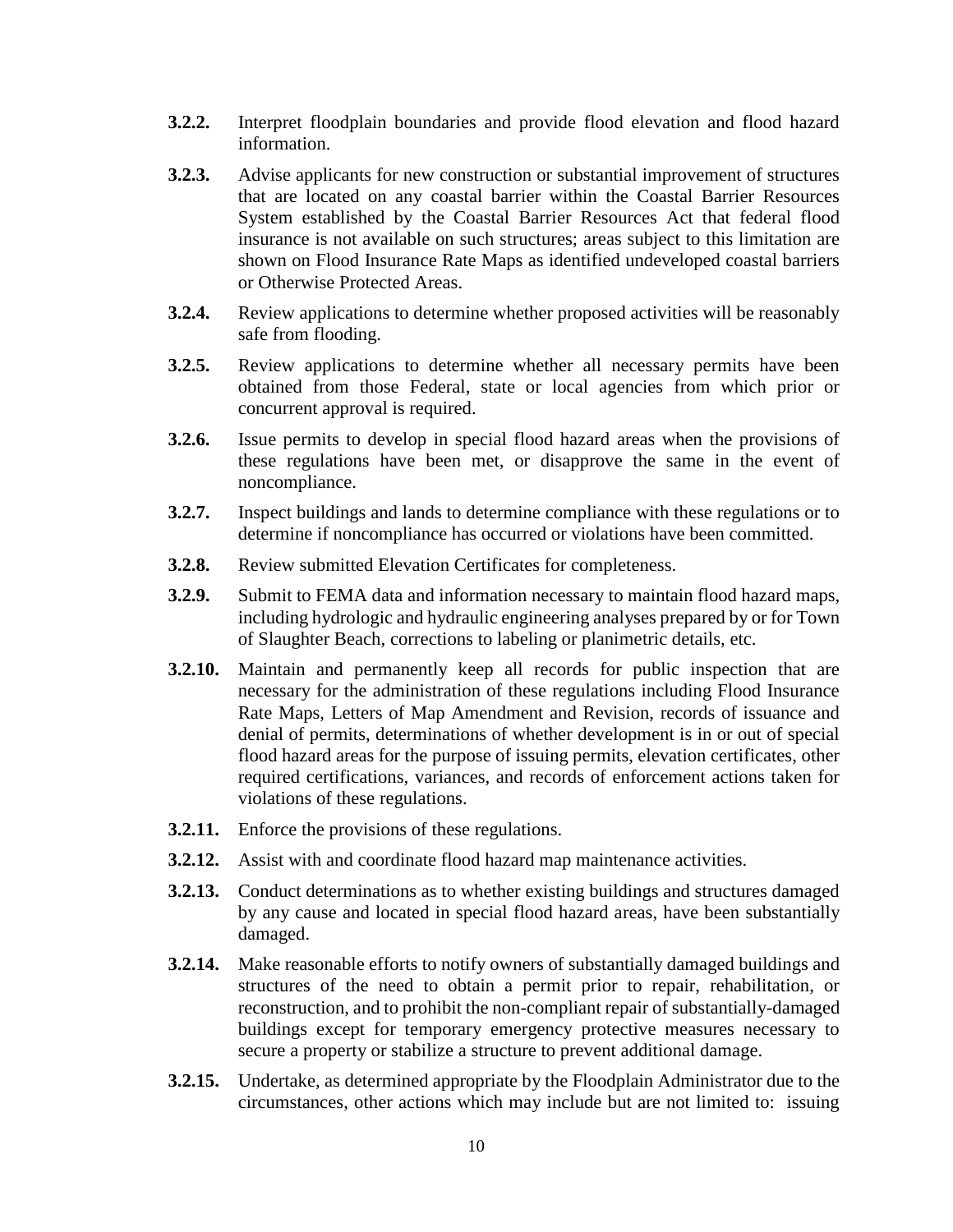press releases, public service announcements, and other public information materials related to permit requests and repair of damaged structures; coordinating with other Federal, state, and local agencies to assist with substantial damage determinations; providing owners of damaged structures materials and other information related to the proper repair of damaged structures in special flood hazard areas; and assisting owners with National Flood Insurance Program claims for Increased Cost of Compliance payments.

- **3.2.16.** Notify the Federal Emergency Management Agency when the boundaries of Town of Slaughter Beach have been modified.
- **3.3. Permits Required.** It shall be unlawful for any person or entity to begin construction or other development which is wholly within, partially within, or in contact with any identified special flood hazard area, as established pursuant to this Ordinance, including but not limited to: subdivision of land, filling, grading, or other site improvements and utility installations; construction, alteration, remodeling, improvement, replacement, reconstruction, repair, relocation, or expansion of any building or structure; recreational vehicles; installation or replacement of storage tanks; or alteration of any watercourse, until a permit is obtained from the Town of Slaughter Beach and Sussex County, if applicable. No such permit shall be issued until the requirements of these regulations have been met.
- **3.4. Application Required.** Application for a permit shall be made by the owner of the property or his/her authorized agent, herein referred to as the applicant, prior to the actual start of construction. The application shall be on a form furnished for that purpose.
	- **3.4.1. Application Contents.** At a minimum, applications shall include:
		- **3.4.1.1.** Site plans drawn to scale showing the nature, location, dimensions, existing and proposed topography of the area in question, the limits of any portion of the site that was previously filled, and the location of existing and proposed structures, excavation, filling, storage of materials, drainage facilities, and other proposed activities.
		- **3.4.1.2.** Elevation of the existing natural ground where structures are proposed, referenced to the datum on the Flood Insurance Rate Map, and an Elevation Certificate that shows the ground elevation and proposed building elevations (identified in Section C of the Elevation Certificate as "Construction Drawings").
		- **3.4.1.3.** Delineation of special flood hazard areas, flood zones, and base flood elevations. Where surveyed natural ground elevations are lower than the base flood elevations, base flood elevations shall be used to delineate the boundary of special flood hazard areas. If proposed, changes in the delineation of special flood hazard areas shall be submitted to and approved by FEMA in accordance with Section 3.4.2.
		- **3.4.1.4.** Elevation of the lowest floor, including basement, or elevation of the bottom of the lowest horizontal structural member, as applicable to the flood zone, of all proposed structures, referenced to the datum on the Flood Insurance Rate Maps.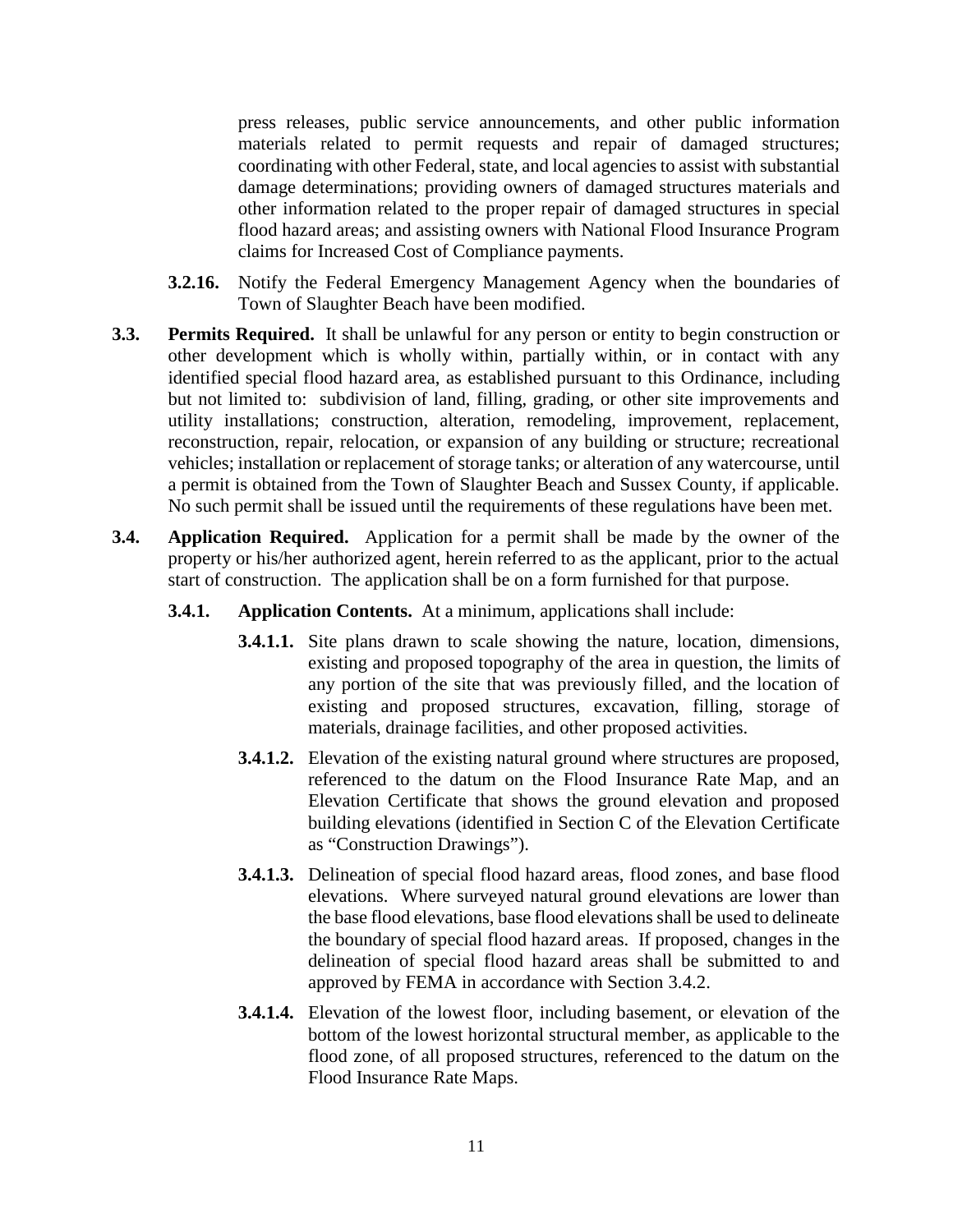- **3.4.1.5.** Such other material and information as may be requested by the Floodplain Administrator necessary to determine conformance with these regulations.
- **3.4.1.6.** For work on an existing structure, including any improvement, addition, repairs, alterations, rehabilitation, or reconstruction, sufficient information to determine if the work constitutes substantial improvement, including:
	- **3.4.1.6.1.** Documentation of the market value of the structure before the improvement is started or before the damage occurred.
	- **3.4.1.6.2.** Documentation of the actual cash value of all proposed improvement work, or the actual cash value of all work necessary to repair and restore damage to the before damaged condition, regardless of the amount of work that will be performed.
- **3.4.1.7.** Certifications and/or technical analyses prepared or conducted by an appropriate design professional licensed in the State of Delaware, as appropriate to the type of development activity proposed and required by these regulations:
	- **3.4.1.7.1.** Floodproofing Certificate for dry floodproofed nonresidential structures, as required in Section 5.3.
	- **3.4.1.7.2.** Certification that flood openings that do not meet the minimum requirements of Section 5.2.2.3.2 are designed to automatically equalize hydrostatic flood forces.
	- **3.4.1.7.3.** Certification that the structural design, specifications and plans, and the methods of construction to be used, are in accordance with accepted standards of practice and meet the requirements of Section 6.3.5.
- **3.4.2. Right to Submit New Technical Data.** The applicant has the right to seek a Letter of Map Change and to submit new technical data to FEMA regarding base maps, topography, special flood hazard area boundaries, and base flood elevations. Such submissions shall be prepared in a format acceptable by FEMA and the Floodplain Administrator shall be notified of such submittal.
- **3.4.3. Requirement to Submit New Technical Data.** The Floodplain Administrator shall notify FEMA of physical changes affecting flood hazard areas and flooding conditions by submitting technical or scientific data as soon as practicable, but not later than six (6) months after the date such information becomes available. The Floodplain Administrator has the authority to require applicants to submit technical data to FEMA for Letters of Map Change.

### **3.5. Review, Approval or Disapproval.**

**3.5.1. Review.** The Floodplain Administrator shall: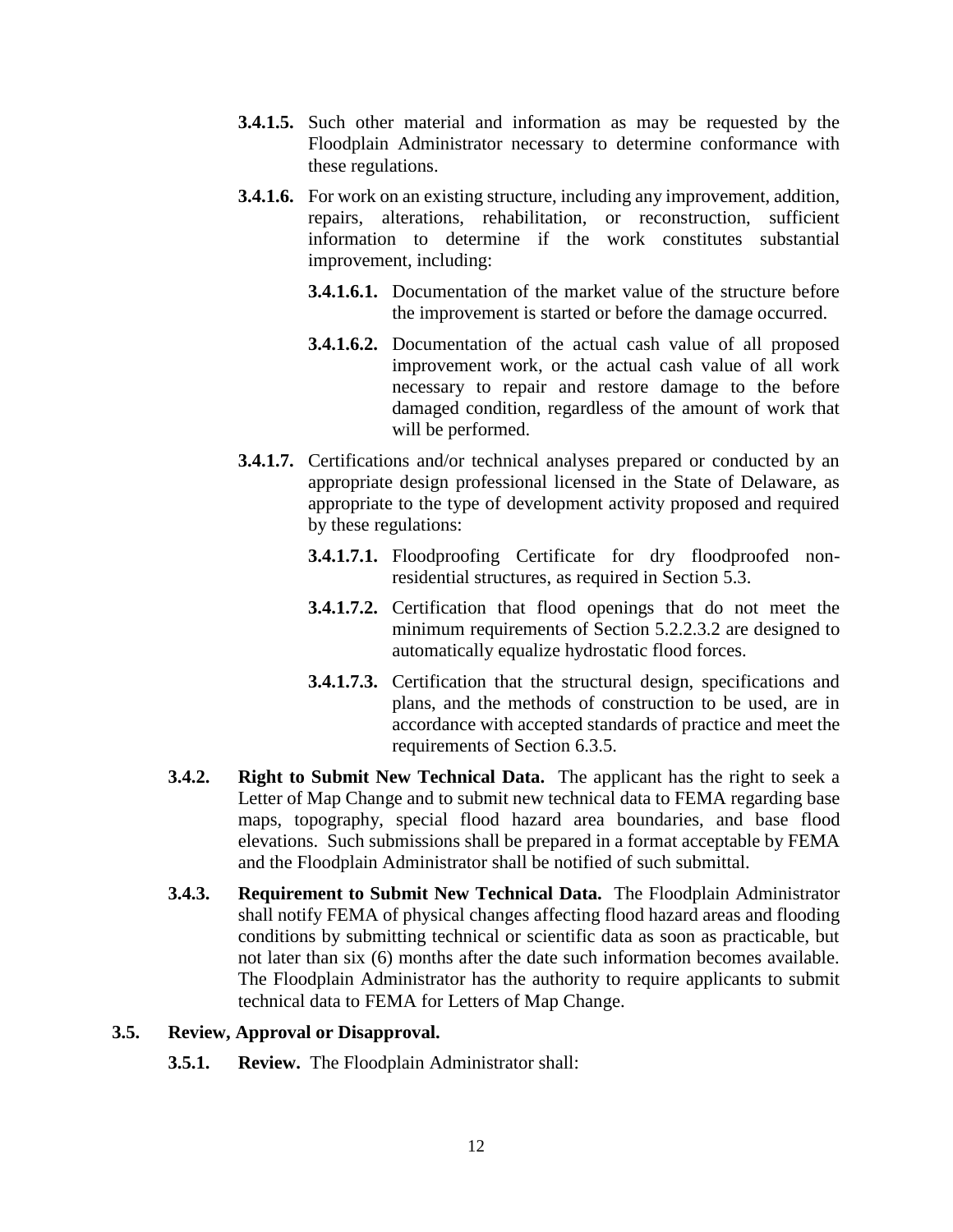- **3.5.1.1.** Review applications for development in special flood hazard areas to determine the completeness of information submitted. The applicant shall be notified of incompleteness or additional information required to support the application.
- **3.5.1.2.** Review applications for compliance with these regulations after all information required in Section 3.4 or identified and required by the Floodplain Administrator has been received.
- **3.5.1.3.** Review all permit applications to assure that all necessary permits have been received from those federal, state or local governmental agencies from which prior approval is required. The applicant shall be responsible for obtaining such permits, including but not limited to:
	- **3.5.1.3.1.** Permits issued by the U.S. Army Corps of Engineers under Section 10 of the Rivers and Harbors Act and Section 404 of the Clean Water Act, and the Delaware Environmental Protection Agency under Section 401 of the Clean Water Act.
	- **3.5.1.3.2.** Permits required by the State of Delaware.
- **3.5.2. Approval or Disapproval.** The Floodplain Administrator shall approve applications that comply with the applicable requirements of these regulations. The Floodplain Administrator shall disapprove applications for proposed development that do not comply with the applicable provisions of these regulations and shall notify the applicant of such disapproval, in writing, stating the reasons for disapproval.
- **3.5.3. Expiration of Permit.** A permit is valid provided the actual start of construction occurs within 180 days of the date of permit issuance. If the actual start of construction is not within 180 days of the date of permit issuance, requests for extensions shall be submitted in writing. Upon reviewing the request and the permit for continued compliance with these regulations, the Floodplain Administrator may grant, in writing, one or more extensions of time, for periods not more than 180 days each.
- **3.6. Inspections.** The Floodplain Administrator shall make periodic inspections of development permitted in special flood hazard areas, at appropriate times throughout the period of construction in order to monitor compliance. Such inspections may include:
	- **3.6.1.** Stake-out inspection, to determine location on the site relative to the special flood hazard area.
	- **3.6.2.** Foundation inspection, upon placement of the lowest floor and prior to further vertical construction, to collect information or certification of the elevation of the lowest floor.
	- **3.6.3.** Enclosure inspection, including crawlspaces, to determine compliance with applicable provisions.
	- **3.6.4.** Utility inspection, upon installation of specified equipment and appliances, to determine appropriate location with respect to the base flood elevation.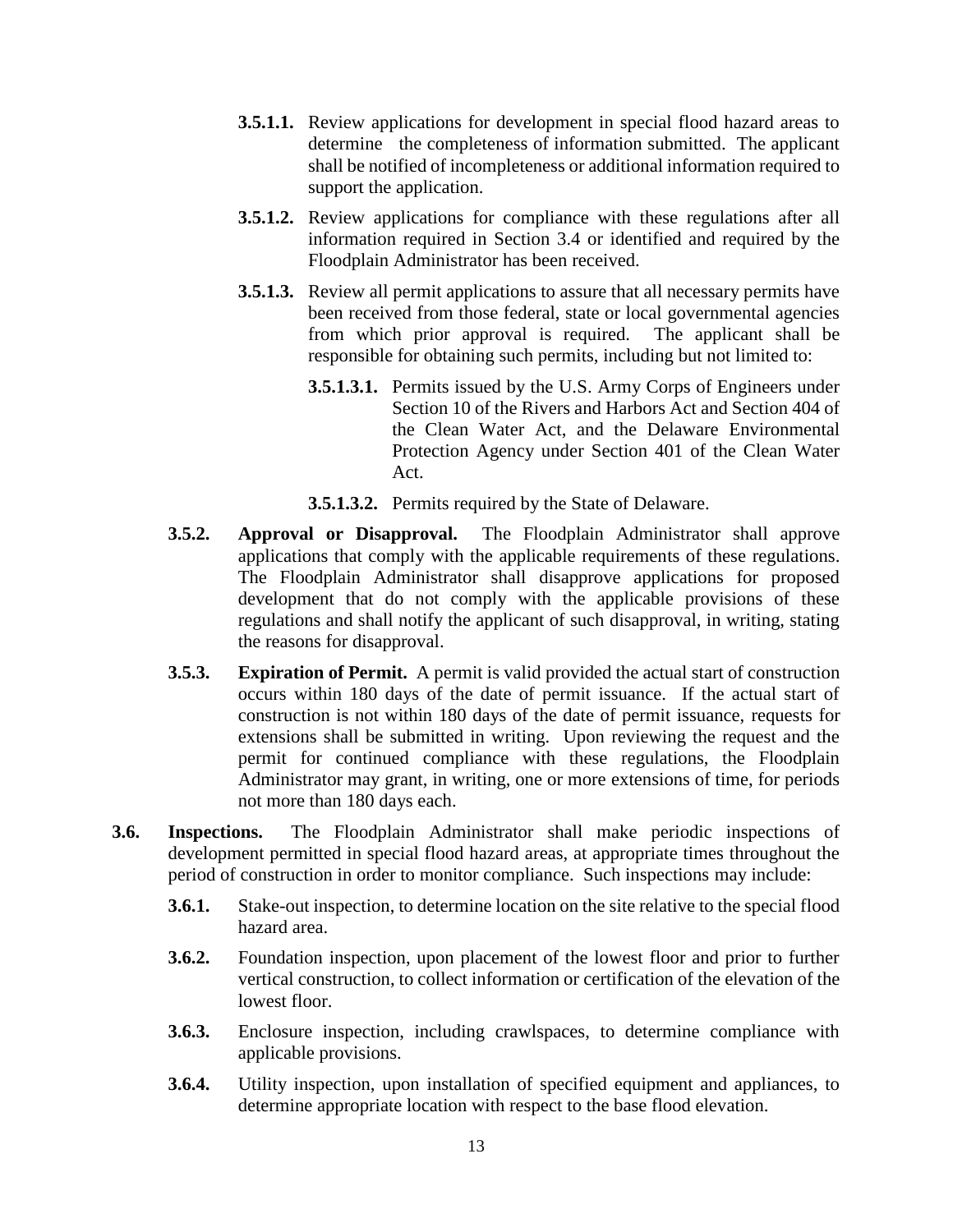**3.6.5.** Storage of materials.

- **3.7. Submissions Required Prior to Issuance of a Certificate of Occupancy.** The following certifications are required to be submitted by the permittee for development that is permitted in special flood hazard areas prior to the issuance of a Certificate of Occupancy:
	- **3.7.1.** For new or substantially improved residential structures or nonresidential structures that have been elevated, an Elevation Certificate that shows the ground elevation and finished elevations (identified in Section C of the Elevation Certificate as "Finished Construction").
	- **3.7.2.** For nonresidential structures that have been dry floodproofed, a Floodproofing Certificate based on "Finished Construction" (identified in Section II of the Floodproofing Certificate form).
	- **3.7.3.** For all development activities subject to the requirements of Section 3.4.2, a Letter of Map Revision shall be provided.
- **3.8. Flood Insurance Rate Map Use and Interpretation.** The Floodplain Administrator shall make interpretations, where needed, as to the exact location of special flood hazard areas and floodplain boundaries. The following shall apply to the use and interpretation of special flood hazard maps and data:
	- **3.8.1.** Special flood hazard area delineations and base flood elevations on FEMA maps and in FEMA studies shall take precedence over delineations and base flood elevations by any other source that reflect a reduced special flood hazard area and/or lower base flood elevations, unless, with the approval of the Floodplain Administrator, such data is submitted to, and approved by FEMA.
	- **3.8.2.** Other sources of data shall be reasonably used, with the approval of the Floodplain Administrator, if they show increased base flood elevations and/or larger flood hazard areas than are shown on FEMA flood maps and studies, and if such data is submitted to, and approved by, FEMA.
	- **3.8.3.** Where field surveyed topography indicates that ground elevations are below the base flood elevation, even in areas not delineated as a special flood hazard on a flood hazard map, the area shall be considered as special flood hazard area.

## **SECTION 4. REQUIREMENTS IN ALL SPECIAL FLOOD HAZARD AREAS**

- **4.1. Application of Requirements.** The general requirements of this section apply to all development proposed within special flood hazard areas identified in Section 1.4.
- **4.2. Subdivisions and Developments.**
	- **4.2.1.** All subdivision and development proposals shall be consistent with the need to minimize flood damage and are subject to all applicable standards in these regulations.
	- **4.2.2.** All subdivision and development proposals shall have utilities and facilities such as sewer, gas, electrical, and water systems located and constructed to minimize flood damage.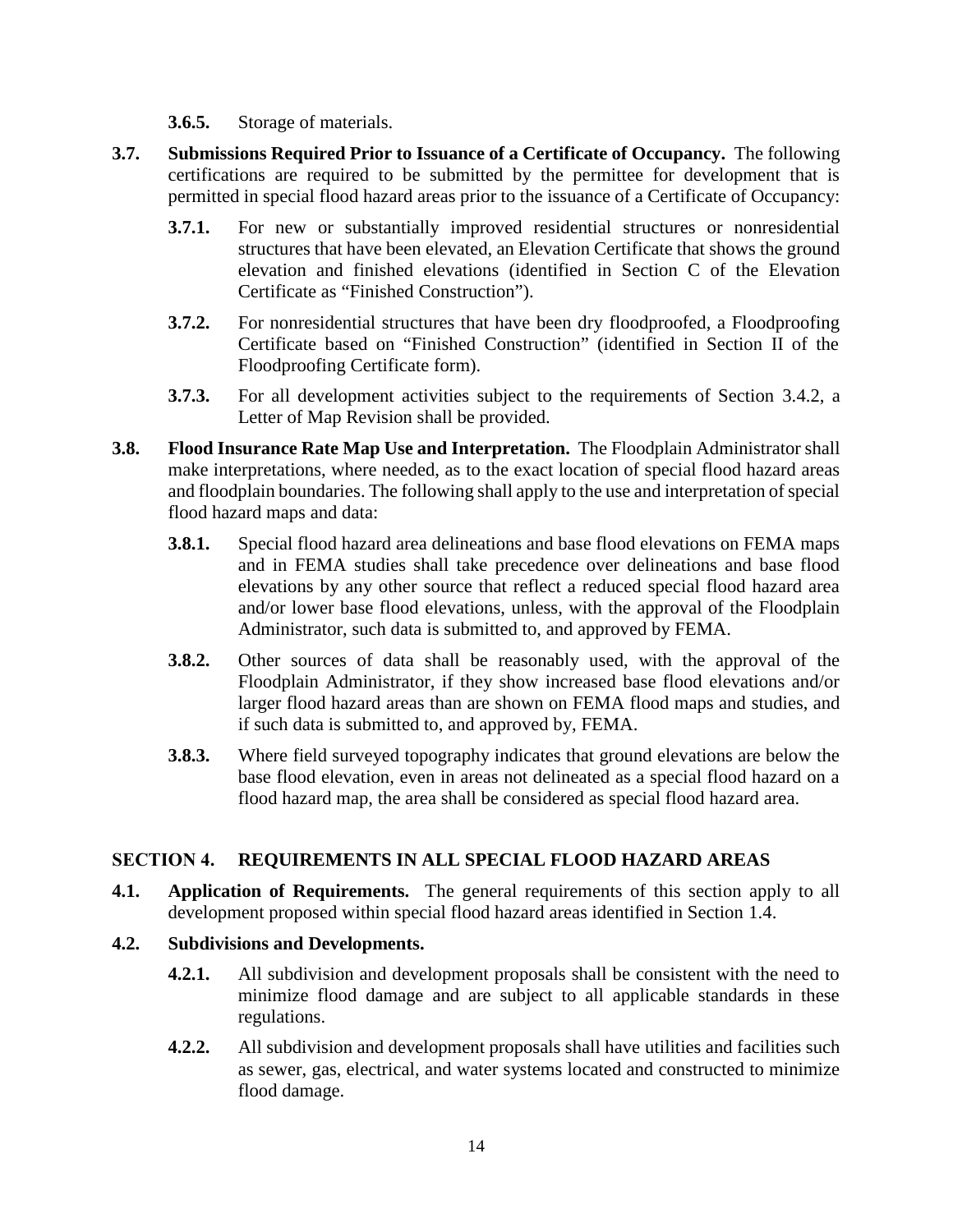**4.2.3.** All subdivision and development proposals shall have adequate drainage provided to reduce exposure to flood damage.

### **4.3. Protection of Water Supply and Sanitary Sewage Systems.**

- **4.3.1.** New and replacement water supply systems shall be designed to minimize or eliminate infiltration of flood waters into the systems.
- **4.3.2.** New and replacement sanitary sewage systems shall be designed to minimize or eliminate infiltration of floodwaters into systems and discharges from systems into floodwaters.
- **4.3.3.** On-site waste disposal systems shall be located to avoid impairment to or contamination from them during conditions of flooding.
- **4.4. Buildings and Structures.** All new construction of buildings and structures and substantial improvements to existing buildings and structures, that are to be located, in whole or in part, in special flood hazard areas shall meet the following requirements:
	- **4.4.1.** Be designed (or modified) and constructed to safely resist flood loads. The construction shall provide a complete load path capable of transferring all loads from their point of origin through the load-resisting elements to the foundation. Buildings and structures shall be designed, connected and anchored to resist flotation, collapse or permanent lateral movement due to structural loads and stresses from flooding equal to the base flood elevation, including hydrodynamic and hydrostatic loads and the effects of buoyancy.
	- **4.4.2.** Be constructed by methods and practices that minimize flood damage.
	- **4.4.3.** Use flood damage-resistant materials below the elevation of the lowest floor. See FEMA Technical Bulletin #2 – *Flood Damage-Resistant Materials Requirements* and FEMA Technical Bulletin #8 – *Corrosion Protection for Metal Connectors in Coastal Areas,* as both may be amended from time to time*.*
	- **4.4.4.** Have electrical systems, equipment and components, and heating, ventilating, air conditioning, and plumbing appliances, plumbing fixtures, duct systems, and other service equipment located at or above the elevation of the lowest floor. Electrical wiring systems are permitted to be located below the elevation of the lowest floor provided they conform to the provisions of the electrical part of this code for wet locations. If replaced as part of a substantial improvement, electrical systems, equipment and components, and heating, ventilation, air conditioning, and plumbing appliances, plumbing fixtures, duct systems, and other service equipment shall meet the requirements of this section. See FEMA Technical Bulletin #4 – *Elevator Installation*, as may be amended.
		- **4.4.4.1.** As an alternative to Section 4.4.4 above, electrical systems, equipment and components, and heating, ventilating, air conditioning, and plumbing appliances, plumbing fixtures, duct systems, and other service equipment are permitted to be located below the elevation of the lowest floor provided that they are designed and installed to prevent water from entering or accumulating within the components and to resist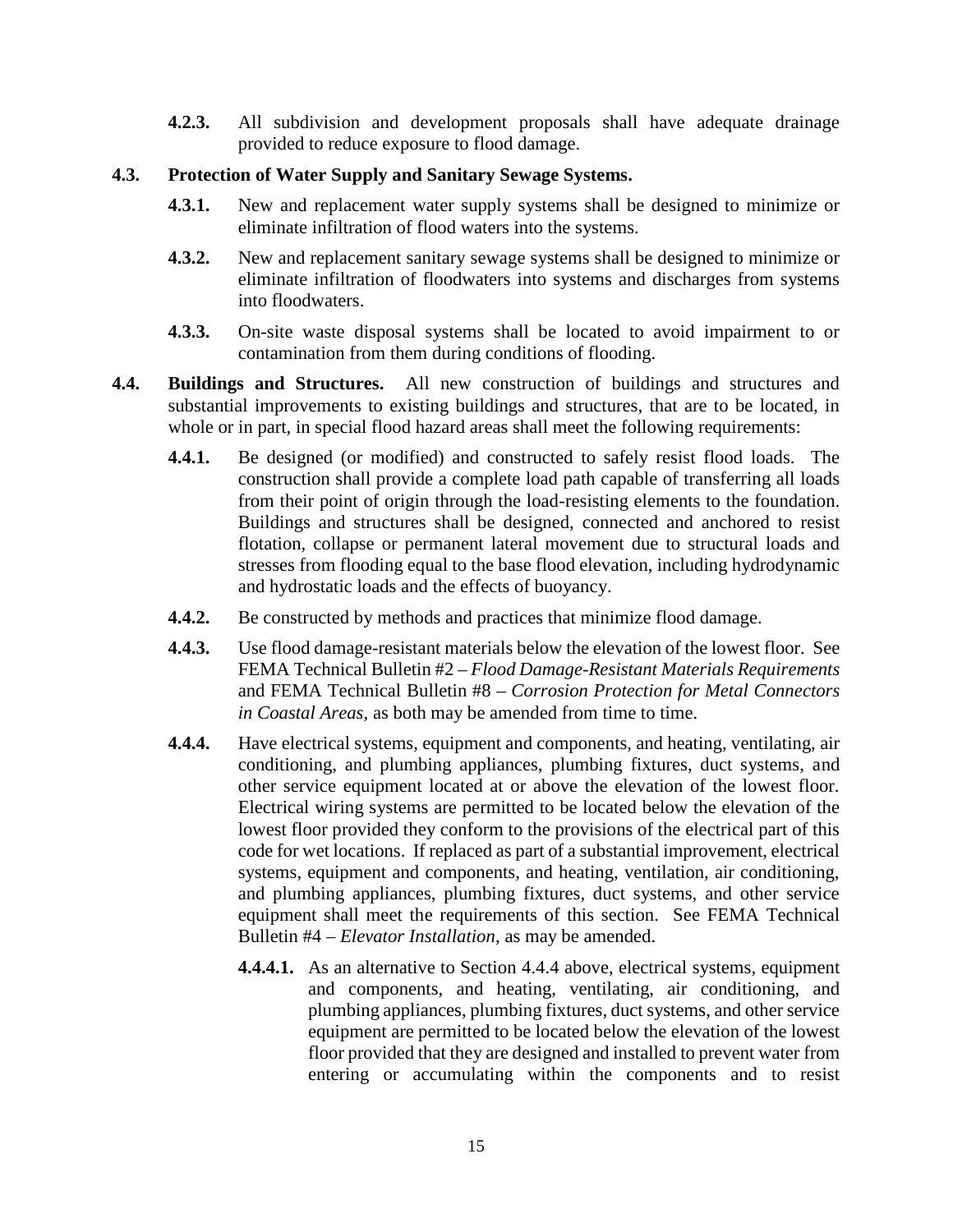hydrostatic and hydrodynamic loads and stresses, including the effects of buoyancy, during the occurrence of the base flood*.*

- **4.4.5.** In special flood hazard areas other than coastal high hazard areas (Zones A, AE, and AO), meet the specific requirements of Section 5.
- **4.4.6.** In all coastal high hazard areas (Zone VE), meet the specific requirements of Section 6.
- **4.4.7.** In a special flood hazard area with more than one designation (Zones A, AE, and AO, Zones VE), meet the requirements of the most restrictive designation.

#### **4.5. Fill.**

- **4.5.1.** Disposal of fill, including but not limited to rubble, construction debris, woody debris, and trash, shall not be permitted in special flood hazard areas.
- **4.5.2.** Where permitted by Section 5 (Zones A, AE, and AO), fill placed for the purpose of raising the ground level and to support a building or structure shall meet the following requirements:
	- **4.5.2.1.** Extend laterally from the building footprint to provide for adequate access, as a function of use; the Floodplain Administrator may seek advice from the State Fire Marshal's Office and/or the local fire services agency.
	- **4.5.2.2.** Placed and compacted to provide for stability under conditions of rising and falling floodwaters and resistance to erosion, scour, and settling.
	- **4.5.2.3.** Consist of soil or rock materials only.
	- **4.5.2.4.** Sloped no steeper than one (1) vertical on two (2) horizontal, unless approved by the Floodplain Administrator.
	- **4.5.2.5.** Designed with provisions for adequate drainage and no adverse effect on adjacent properties.
- **4.5.3.** Fill placed for a purpose other than to support a building or structure shall meet the requirements of Sections 4.5.2.2 through 4.5.2.5.
- **4.6. Historic Structures.** Repair, alteration, or rehabilitation of historic structures shall be subject to the requirements of these regulations unless a determination is made that compliance with these regulations will preclude the structure's continued designation as a historic structure and a variance is granted in accordance with Section 7 and such variance is the minimum necessary to preserve the historic character and design of the structure.
- **4.7. Recreational Vehicles.** Recreational vehicles in special flood hazard areas shall be fully licensed and ready for highway use, and shall be placed on a site for less than 180 consecutive days. Storage on private property is permitted.

### **4.8. Gas or Liquid Storage Tanks.**

**4.8.1.** Underground tanks in special flood hazard areas shall be anchored to prevent flotation, collapse or lateral movement resulting from hydrostatic loads, including the effects of buoyancy, during conditions of the base flood.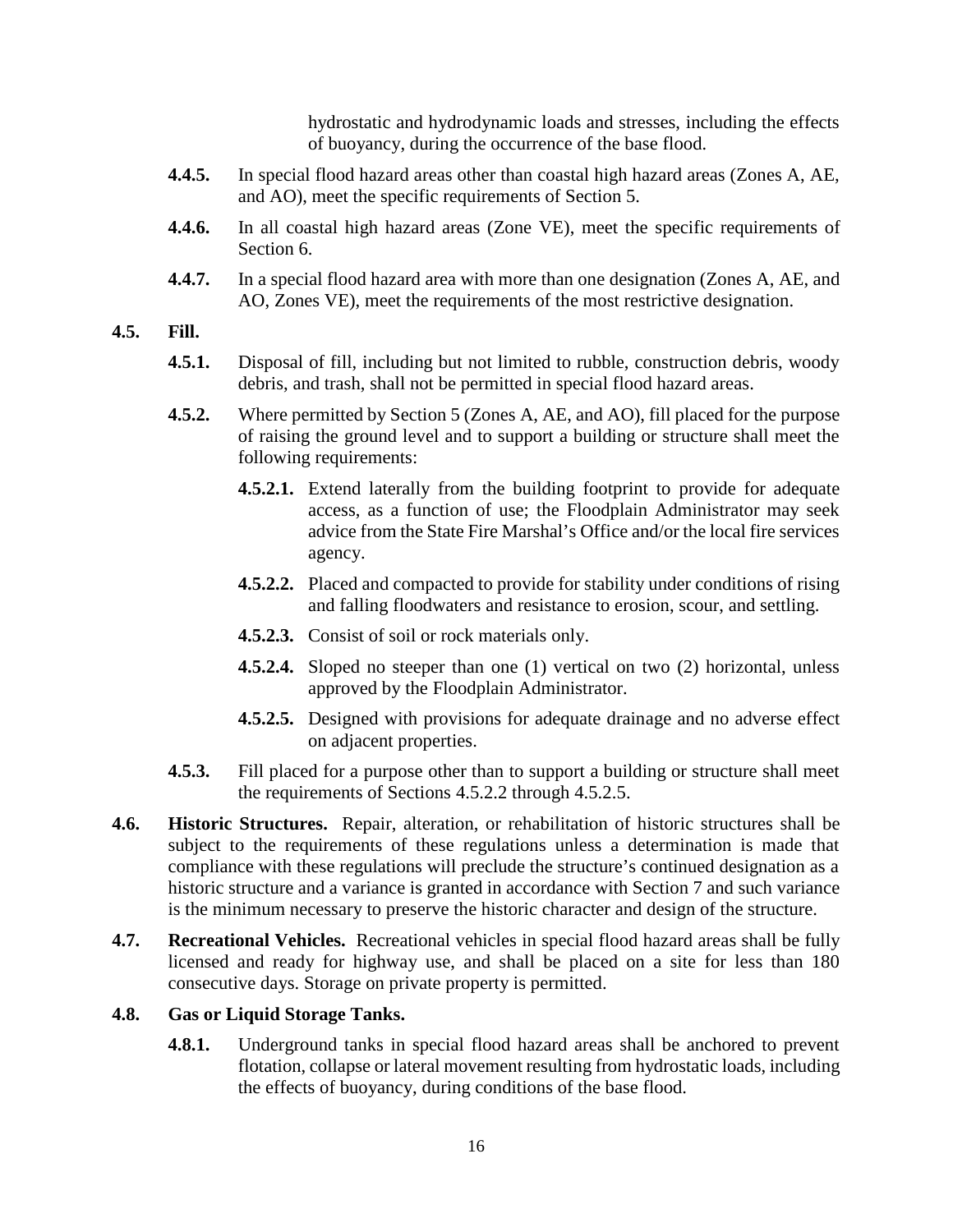- **4.8.2.** Above-ground tanks in special flood hazard areas shall be elevated and anchored to or above the base flood elevation plus one foot or shall be anchored at- grade and designed and constructed to prevent flotation, collapse, or lateral movement resulting from hydrodynamic and hydrostatic loads, including the effects of buoyancy, during conditions of the base flood.
- **4.8.3.** In special flood hazard areas, tank inlets, fill openings, outlets and vents shall be:
	- **4.8.3.1.** At or above the base flood elevation or fitted with covers designed to prevent the inflow of floodwater or outflow of the contents of the tanks during conditions of the base flood.
	- **4.8.3.2.** Anchored to prevent lateral movement resulting from hydrodynamic and hydrostatic loads, including the effects of buoyancy, during conditions of the base flood.

## **SECTION 5. REQUIREMENTS IN SPECIAL FLOOD HAZARD AREAS OTHER THAN COASTAL HIGH HAZARD AREAS**

**5.1. General Requirements.** In addition to the general requirements of Section 4, the requirements of this section apply to all development proposed in special flood hazard areas other than coastal high hazard areas. These areas include Zones A, AE, and AO.

## **5.2. Residential Structures and Residential Portions of Mixed Use Structures.**

#### **5.2.1. Elevation Requirements.**

- **5.2.1.1.** The lowest floor (including basement) shall be elevated to or above the base flood elevation plus one foot.
- **5.2.1.2.** In areas of shallow flooding (Zone AO), the lowest floor (including basement) shall be elevated at least as high above the highest adjacent grade as the depth number specified in feet on the Flood Insurance Rate Map plus one foot, or at least 3 feet if a depth number is not specified; adequate drainage paths shall be provided to guide floodwaters around and away from the structure.
- **5.2.1.3.** Enclosures below the lowest floor shall meet the requirements of Section 5.2.2.

#### **5.2.2. Enclosures Below the Lowest Floor.**

- **5.2.2.1.** Enclosures below the lowest floor shall be used solely for parking of vehicles, building access, crawlspaces, or limited storage.
- **5.2.2.2.** Enclosures below the lowest floor shall be constructed using flood damage-resistant materials. See FEMA Technical Bulletin #2 – *Flood Damage-Resistant Materials Requirements,* as may be amended*.*
- **5.2.2.3.** Enclosures below the lowest floor (including crawlspaces) shall be provided with flood openings which shall meet the following criteria (see FEMA Technical Bulletin #1 – *Openings in Foundation Walls and Walls of Enclosures* as may be amended):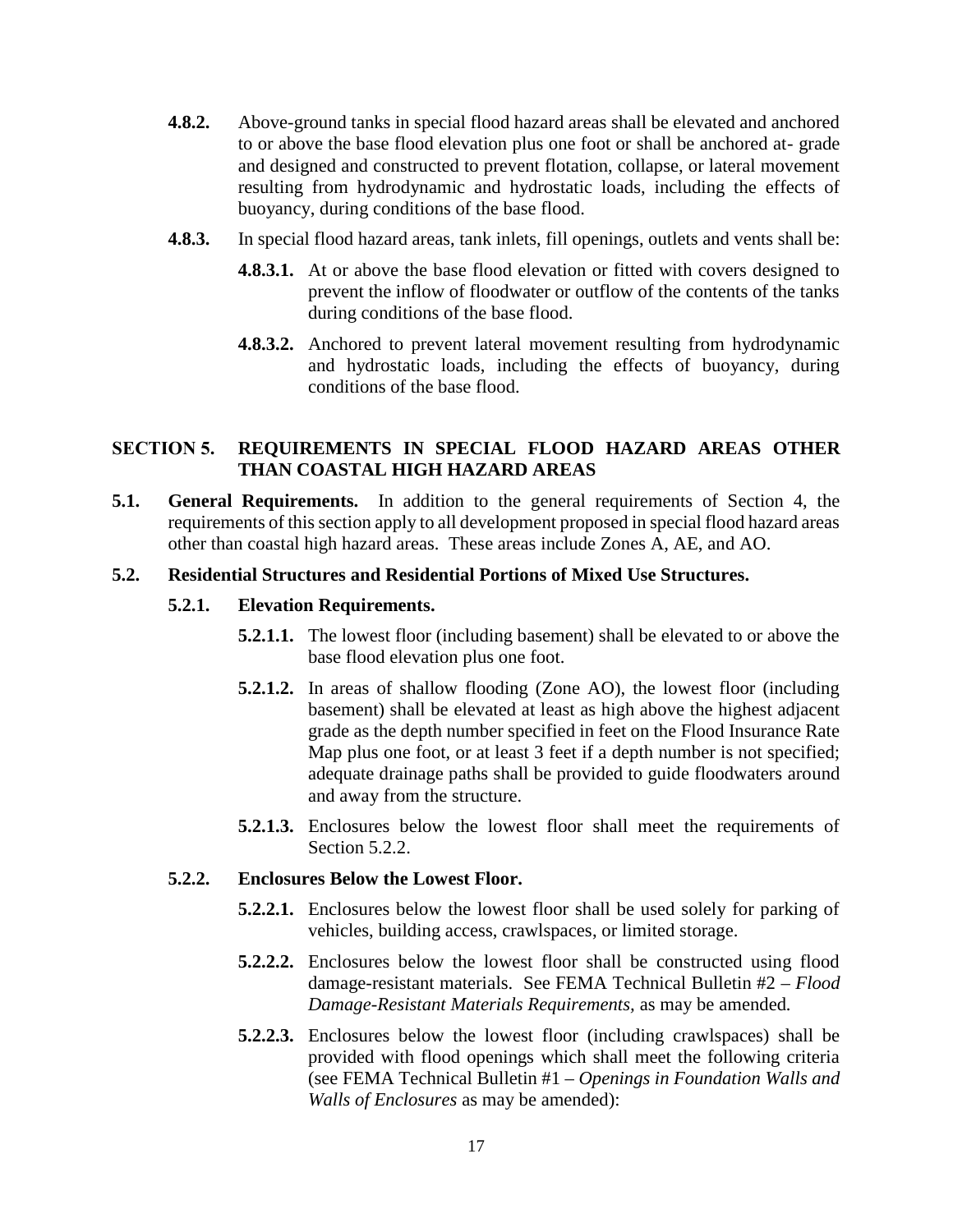- **5.2.2.3.1.** There shall be a minimum of two openings on different sides of each enclosed area; if a building has more than one enclosed area below the design flood elevation, each area shall have openings on exterior walls.
- **5.2.2.3.2.** The total net area of all openings shall be at least 1 square inch for each square foot of enclosed area, or the openings shall be designed and certified by a engineer registered in the State of Delaware or architect licensed in the State of Delaware to provide for equalization of hydrostatic flood forces on exterior walls by allowing for the automatic entry and exit of floodwaters.
- **5.2.2.3.3.** The bottom of each opening shall be 1 foot or less above the adjacent ground level.
- **5.2.2.3.4.** Any louvers, screens or other opening covers shall allow the automatic flow of floodwaters into and out of the enclosed area.
- **5.2.2.3.5.** Where installed in doors and windows, openings that meet requirements of Section 5.2.2.3.1 through 5.2.2.3.4 above are acceptable; however, doors and windows without installed openings do not meet the requirements of this section.
- **5.2.2.4.** Crawlspaces shall have the finished interior ground level equal to or higher than the outside finished ground level on at least one entire side of the foundation wall.
- **5.2.3. Manufactured Homes.** In accordance with the "Town of Slaughter Beach Zoning Ordinance, Section 6 Non-Conforming Uses, Lots, and Structures" manufactured homes are no longer permitted as a new use in the Town of Slaughter Beach.

## **5.3. Nonresidential Structures and Nonresidential Portions of Mixed Use Structures.**

### **5.3.1. Elevation Requirements.**

- **5.3.1.1.** The lowest floor (including basement) shall be elevated to or above the base flood elevation plus one foot or the structure shall be dry floodproofed in accordance with Section 5.3.2.
- **5.3.1.2.** In areas of shallow flooding (Zone AO), if not dry floodproofed, the lowest floor (including basement) shall be elevated at least as high above the highest adjacent grade as the depth number specified in feet on the Flood Insurance Rate Map plus one foot or at least 3 feet if a depth number is not specified; adequate drainage paths shall be provided to guide floodwaters around and away from the structure.
- **5.3.1.3.** Enclosures below the lowest floor, if not dry floodproofed, shall meet the requirements of Section 5.2.2.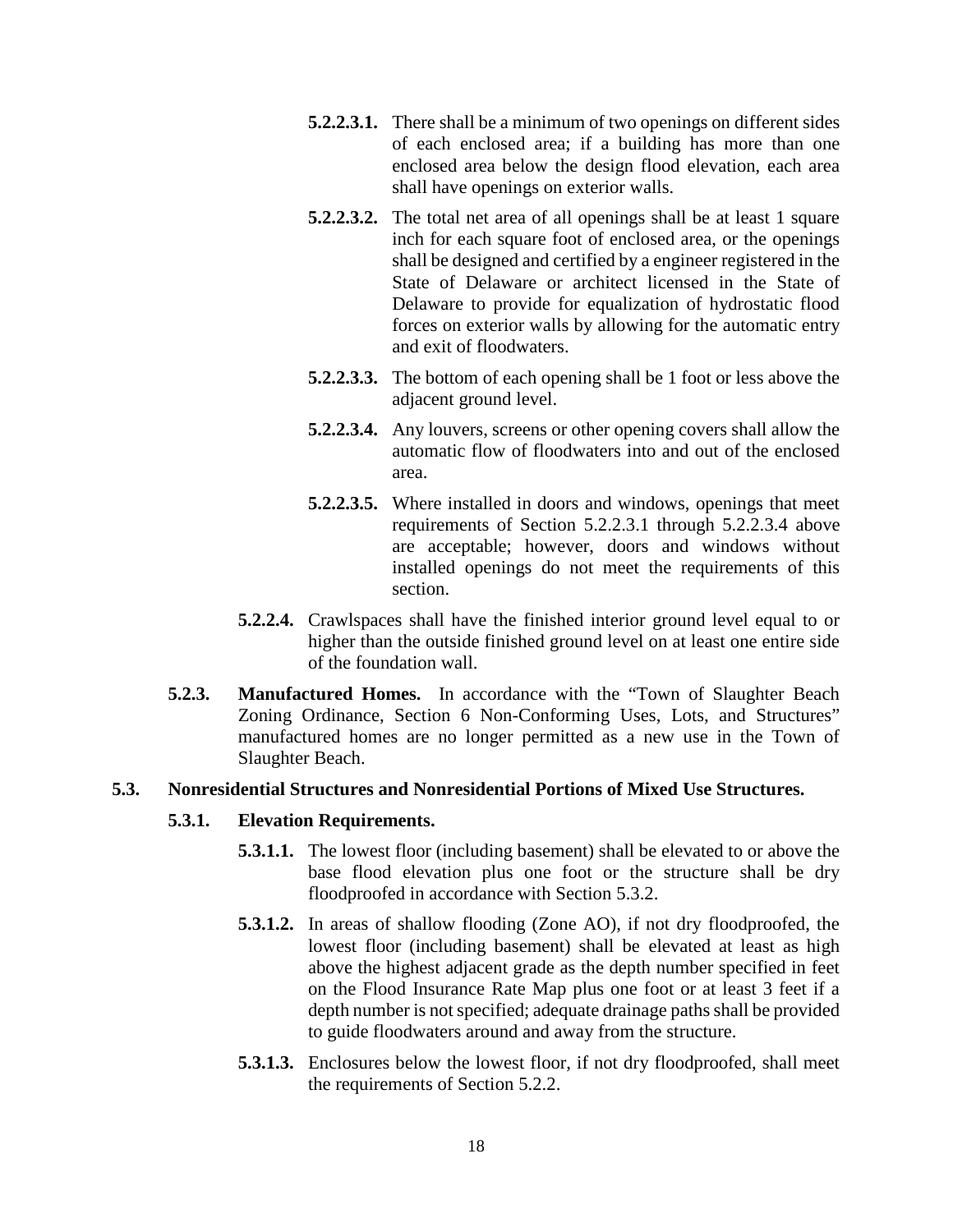- **5.3.2. Dry Floodproofing Requirements.** Dry floodproofed structures, together with attendant utility and sanitary facilities, shall:
	- **5.3.2.1.** Be designed to be dry floodproofed such that the structure is watertight with walls and floors substantially impermeable to the passage of water to the level of the base flood elevation plus one foot. In areas of shallow flooding (Zone AO), the structure shall be dry floodproofed at least as high above the highest adjacent grade as the depth number specified in feet on the Flood Insurance Rate Map plus one foot or at least 3 feet if a depth number is not specified.
	- **5.3.2.2.** Have structural components capable of resisting hydrostatic and hydrodynamic loads and effects of buoyancy.
	- **5.3.2.3.** Be certified by a professional engineer registered in the State of Delaware or a professional architect licensed in the State of Delaware with a Floodproofing Certificate, that the design and methods of construction meet the requirements of this section. Refer to FEMA Technical Bulletin #3 – *Non-Residential Floodproofing – Requirements and Certification,* as may be amended, for guidance.
- **5.4. Accessory Structures.** Accessory structures shall meet the requirements of these regulations. Accessory structures that have a footprint of no more than 200 square feet may be allowed without requiring elevation or floodproofing provided such structures meet all of the following requirements:
	- **5.4.1.** Useable only for parking or limited storage;
	- **5.4.2.** Constructed with flood damage-resistant materials below the base flood elevation;
	- **5.4.3.** Constructed and placed to offer the minimum resistance to the flow of flood waters;
	- **5.4.4.** Firmly anchored to prevent flotation, collapse, and lateral movement;
	- **5.4.5.** Electrical service and mechanical equipment elevated to or above the level of the base flood elevation plus one foot; and
	- **5.4.6.** Equipped with flood openings that meet the requirements of Section 5.2.2.3.

For guidance, see FEMA Technical Bulletin #7 – *Wet Floodproofing Requirements,* as may be amended.

### **SECTION 6. REQUIREMENTS IN COASTAL HIGH HAZARD AREAS.**

**6.1. General Requirements.** In addition to the general requirements of Section 4, the requirements of this section apply to all development proposed in coastal high hazard areas, also referred to collectively as "Zone V."

#### **6.2. Location and Site Preparation.**

**6.2.1.** The placement of structural fill for the purpose of elevating buildings is prohibited.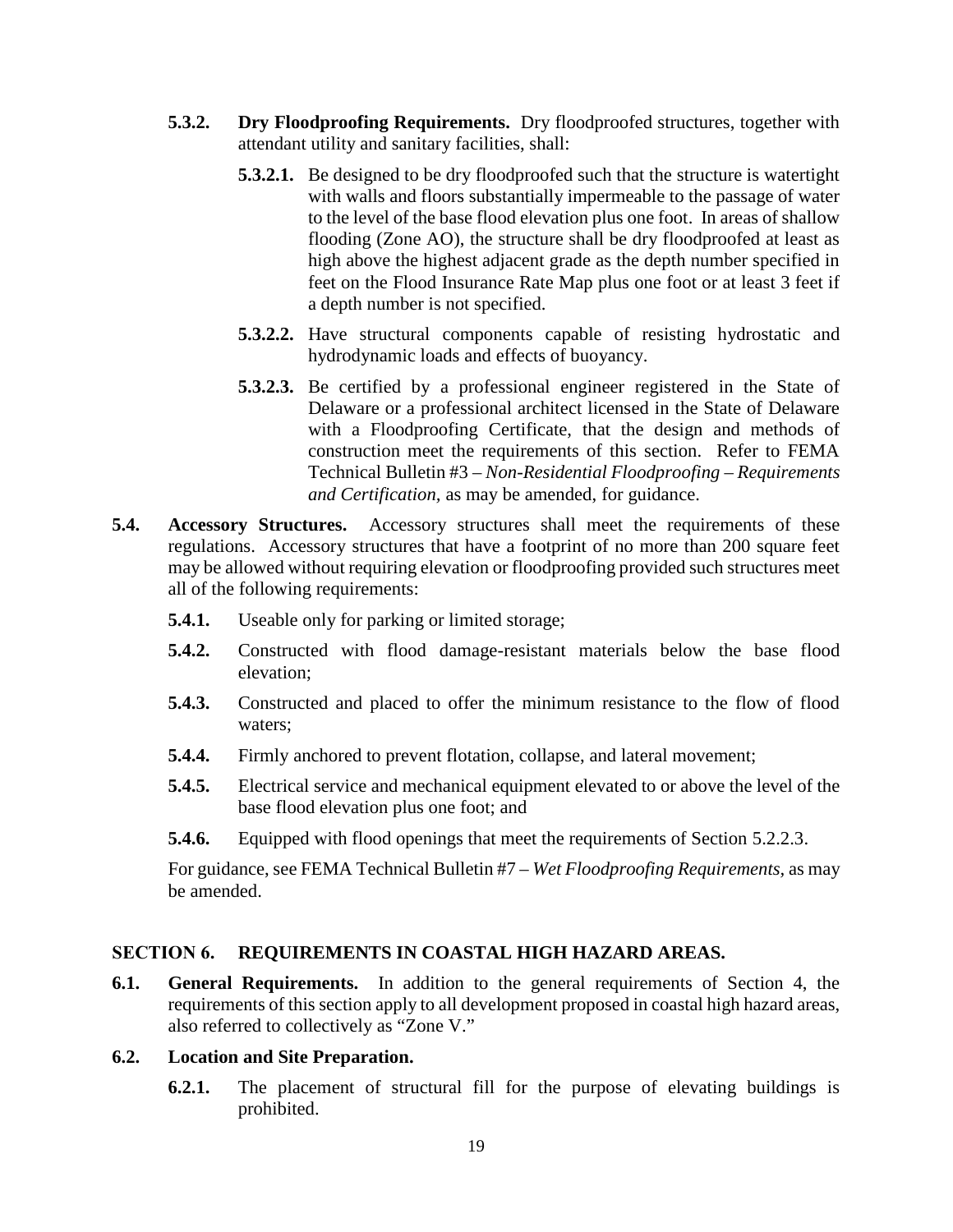- **6.2.2.** All new construction shall be located landward of the reach of mean high tide.
- **6.2.3.** Generally, any reduction in the dimensions of dunes increases the potential for flood damage. Site preparations shall not alter sand dunes unless an engineering analysis demonstrates that the potential for flood damage is not increased.

#### **6.3. Residential and Nonresidential Structures.**

#### **6.3.1. Foundations.**

- **6.3.1.1.** Buildings and structures shall be supported on pilings or columns and shall be adequately anchored to such pilings or columns. Piling shall have adequate soil penetrations to resist the combined wave and wind loads (lateral and uplift). Water loading values used shall be those associated with the base flood. Wind loading values shall be those required by applicable building standards. Pile embedment shall include consideration of decreased resistance capacity caused by scour of soil strata surrounding the piling.
- **6.3.1.2.** Slabs, pools, pool decks and walkways shall be located and constructed to be structurally independent of buildings and structures and their foundations to prevent transfer of flood loads to the buildings and structures during conditions of flooding, scour or erosion from wave velocity flow conditions, and shall be designed to minimize debris impacts to adjacent properties and public infrastructure.

#### **6.3.2. Elevation Requirements.**

- **6.3.2.1.** The bottom of the lowest horizontal structural member supporting the lowest floor (excluding the pilings, pile caps, columns, grade beams, and bracing), shall be located at or above the base flood elevation plus one foot.
- **6.3.2.2.** Basement floors that are below grade on all sides are prohibited.
- **6.3.2.3.** The space below the lowest floor shall either be free of obstruction or, if enclosed by walls, shall meet the requirements of Section 6.3.3. *See* FEMA Technical Bulletin #5 – *Free of Obstruction Requirements*, as may be amended.

#### **6.3.3. Enclosures Below the Lowest Floor.**

- **6.3.3.1.** Enclosures below the lowest floor shall be used solely for parking of vehicles, building access or storage.
- **6.3.3.2.** Walls and partitions are permitted below the elevated floor, provided that such walls and partitions are designed to break away under flood loads and are not part of the structural support of the building or structure. See FEMA Technical Bulletin #9 – *Design and Construction Guidance for Breakaway Walls*, as may be amended*.*
- **6.3.3.3.** Electrical, mechanical, and plumbing system components shall not be mounted on or penetrate through walls that are designed to break away under flood loads.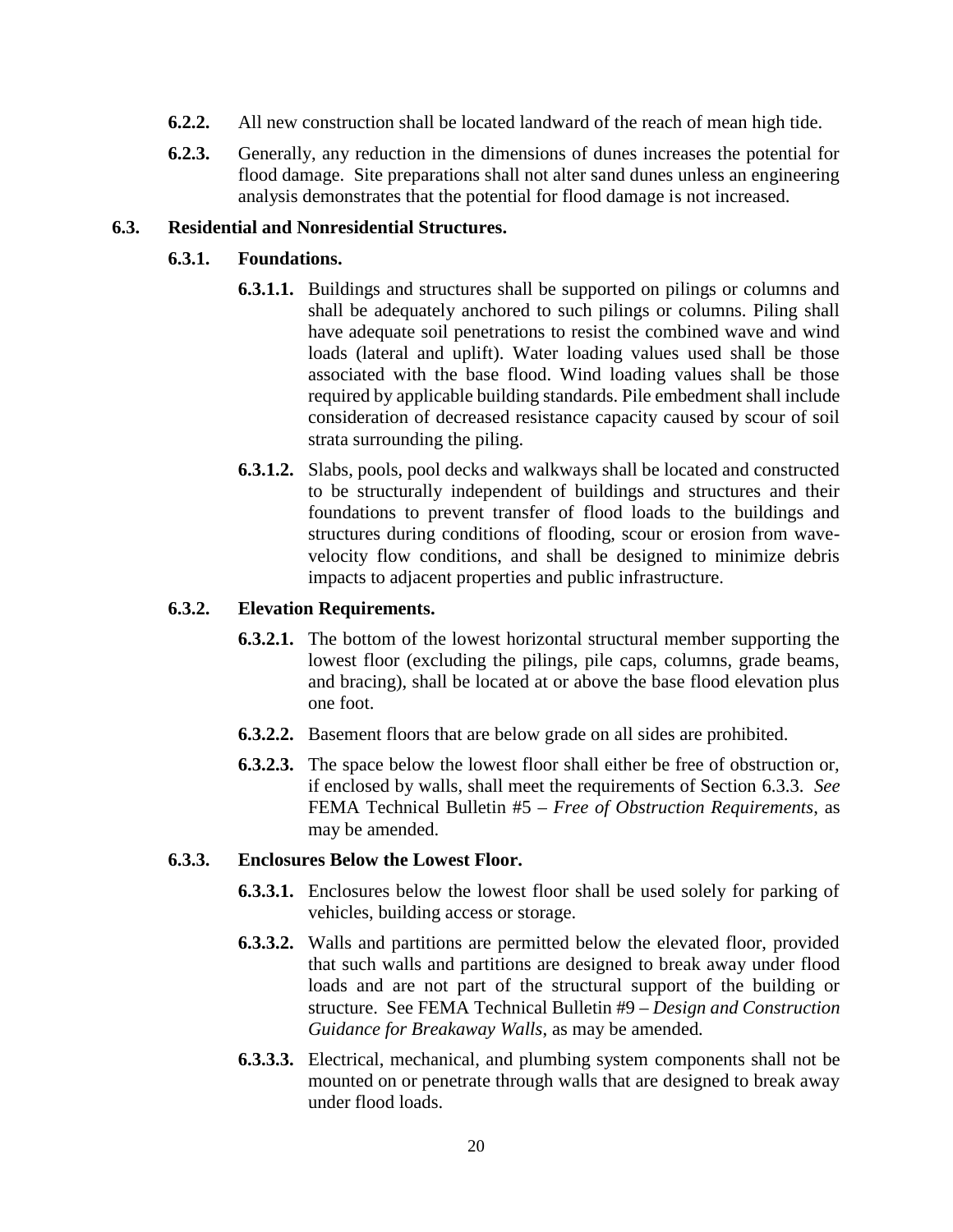- **6.3.3.4.** Walls intended to break away under flood loads shall be constructed with insect screening or open lattice, or shall be designed to break away or collapse without causing collapse, displacement or other structural damage to the elevated portion of the building or supporting foundation system. Such walls, framing and connections shall have a design safe loading resistance of not less than10 pounds per square foot and no more than 20 pounds per square foot; or
- **6.3.3.5.** Where wind loading values of the local building requirements exceed 20 pounds per square foot, the applicant shall submit a certification prepared and sealed by a professional engineer registered in the State of Delaware or professional architect licensed in the State of Delaware that:
	- **6.3.3.5.1.** The walls and partitions below the lowest floor have been designed to collapse from a water load less than that which would occur during the base flood.
	- **6.3.3.5.2.** The elevated portion of the building and supporting foundation system have been designed to withstand the effects of wind and flood loads acting simultaneously on all building components (structural and nonstructural). Water loading values used shall be those associated with the base flood; wind loading values used shall be those required by the local building requirements.
- **6.3.4. Manufactured Homes.** In accordance with the "Town of Slaughter Beach Zoning Ordinance," manufactured homes are no longer permitted as a new use in the Town of Slaughter Beach.
- **6.3.5. Certification of Design.** The applicant shall include in the application a certification prepared by a professional engineer registered in the State of Delaware or a professional architect licensed in the State of Delaware that the design and methods of construction to be used meet the applicable criteria of these regulations.

## **SECTION 7. VARIANCES AND APPEALS.**

**7.1. Variances.** The Town of Slaughter Beach Board of Adjustment shall have the power to authorize, in specific cases, such variances from the requirements of these regulations, not inconsistent with Federal regulations, as will not be contrary to the public interest where, owing to special conditions of the lot or parcel, a literal enforcement of the provisions of these regulations would result in unnecessary hardship. All variance applicants shall be entitled to a public hearing, which shall be held in accordance with the provisions of the Slaughter Beach Zoning Ordinance, including any subsequent amendments and future corresponding provisions of law, for holding public hearings before the Slaughter Beach Board of Adjustment, including, but not limited to, all public notice requirements.

## **7.1.1. Application for a Variance.**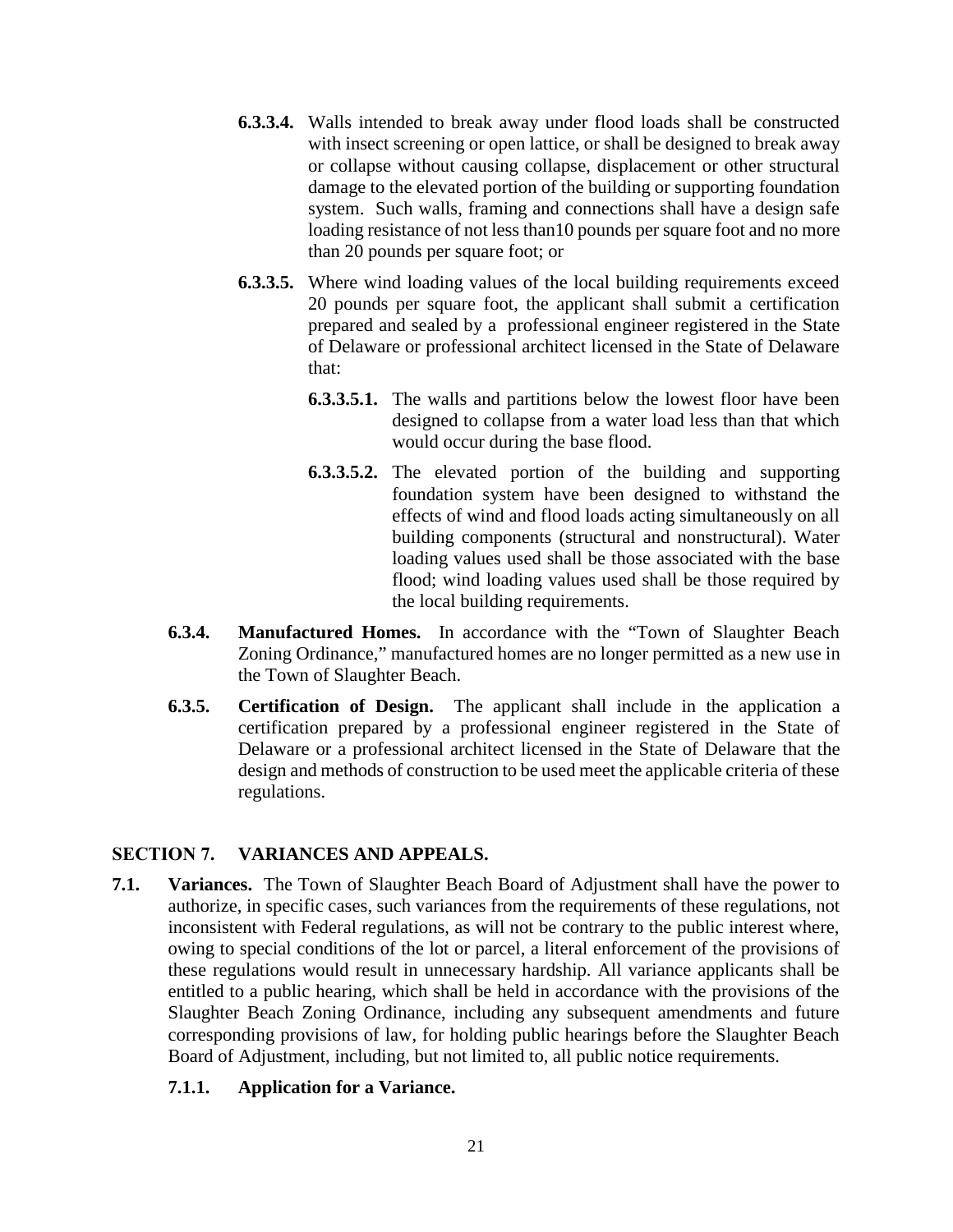- **7.1.1.1.** Any owner, or agent thereof, of property for which a variance is sought shall submit an application for a variance to the Floodplain Administrator.
- **7.1.1.2.** At a minimum, such application shall contain the following information: Name, address, and telephone number of the applicant; legal description of the property; parcel map; description of the existing use; description of the proposed use; location of the floodplain; description of the variance sought; and reason for the variance request. Each variance application shall specifically address each of the considerations in Section 7.1.2 and the limitations and conditions of Section 7.1.3.
- **7.1.2. Considerations for Variances.** In considering variance applications, the Town of Slaughter Beach Board of Adjustment shall consider and make findings of fact on all evaluations, all relevant factors, and all requirements specified in other sections of these regulations. Additionally, the Board of Adjustment may consider the following factors:
	- **7.1.2.1.** The danger that materials may be swept onto other lands to the injury of others.
	- **7.1.2.2.** The danger to life and property due to flooding or erosion damage.
	- **7.1.2.3.** The susceptibility of the proposed development and its contents (if applicable) to flood damage and the effect of such damage on the individual owner.
	- **7.1.2.4.** The importance of the services provided by the proposed development to the community.
	- **7.1.2.5.** The availability of alternative locations for the proposed use which are not subject to, or are subject to less, flooding or erosion damage.
	- **7.1.2.6.** The necessity to the facility of a waterfront location, where applicable, or if the facility is a functionally dependent use.
	- **7.1.2.7.** The compatibility of the proposed use with existing and anticipated development.
	- **7.1.2.8.** The relationship of the proposed use to the comprehensive plan for that area.
	- **7.1.2.9.** The safety of access to the property in times of flood for ordinary and emergency vehicles.
	- **7.1.2.10.** The expected heights, velocity, duration, rate of rise, and sediment transport of the flood waters and the effects of wave action, if applicable, expected at the site.
	- **7.1.2.11.** The costs of providing governmental services during and after flood conditions, including maintenance and repair of public utilities and facilities such as sewer, gas, electrical, and water systems, and streets and bridges.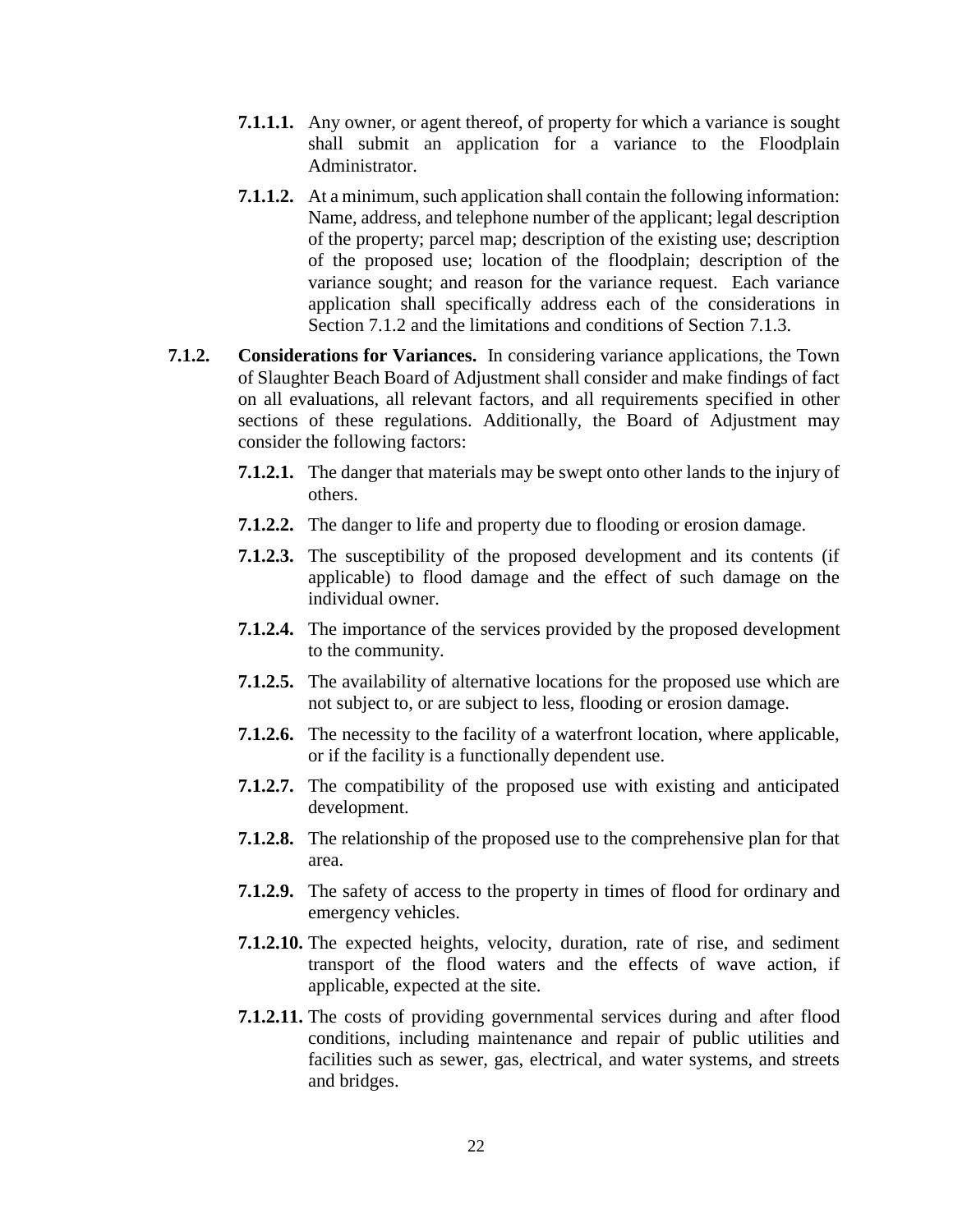#### **7.1.3. Limitations for Variances.**

- **7.1.3.1.** An affirmative decision on a variance request shall only be issued upon:
	- **7.1.3.1.1.** A showing of good and sufficient cause. A "good and sufficient" cause is one that deals solely with the physical characteristics of the property and cannot be based on the character of the planned construction or substantial improvement, the personal characteristics of the owner or inhabitants, or local provisions that regulate standards other than health and public safety standards.
	- **7.1.3.1.2.** A determination that failure to grant the variance would result in exceptional hardship due to the physical characteristics of the property.
	- **7.1.3.1.3.** Increased cost or inconvenience of meeting the requirements of these regulations does not constitute an exceptional hardship to the applicant.
	- **7.1.3.1.4.** A determination that the granting of a variance will not result in additional threats to public safety; extraordinary public expense, nuisances, fraud on or victimization of the public, or conflict with existing local laws.
	- **7.1.3.1.5.** A determination that the structure or other development is protected by methods to minimize flood damages.
	- **7.1.3.1.6.** A determination that the variance is the minimum necessary, considering the flood hazard, to afford relief.
- **7.1.3.2.** Upon consideration of the individual circumstances, the limitations and conditions, and the purposes of these regulations, the Board of Adjustment may attach such conditions to variances as it deems necessary to further the purposes of these regulations.
- **7.1.3.3.** The Town of Slaughter Beach Board of Adjustment shall notify, in writing, any applicant to whom a variance is granted for a building or structure with a lowest floor elevation below the base flood elevation that the variance is to the floodplain management requirements of these regulations only, and that the cost of federal flood insurance will be commensurate with the increased risk.

### **7.2. Appeals.**

**7.2.1.** Any person aggrieved by a decision taken by the Town of Slaughter Beach, the Code Enforcement Official, or any other department, agency, or government entity duly authorize by the Town of Slaughter Beach to administer and enforce this ordinance (collectively referred to herein as "administrative entity") in the administration and enforcement of this ordinance may file a written notice of appeal with the Slaughter Beach Board of Adjustment within thirty (30) days after the giving or posting of notice of such decision. An appeal under this section shall stay the effect of the decision made by the administrative entity until a decision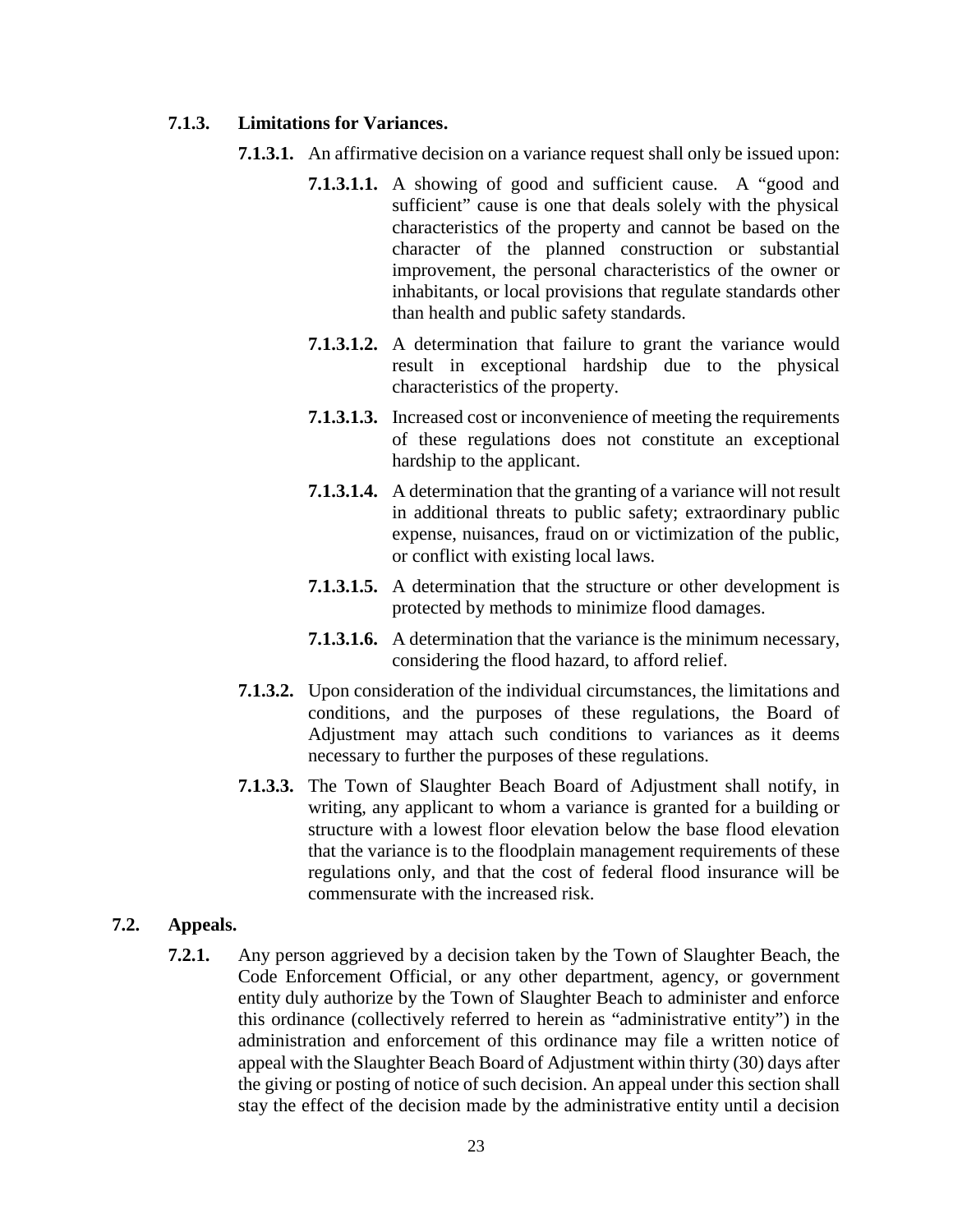has been rendered by the Slaughter Beach Board of Adjustment. The written appeal shall include the name of the property owner(s), the address of the property, the decision of the administrative entity that is being appealed, the code provision in question, and the manner in which the applicant believes the code should be interpreted.

- **7.2.2.** All appeals shall be heard at a public hearing before the Board of Adjustment, which shall be held in accordance with the provisions of the Slaughter Beach Zoning Ordinance, including any subsequent amendments and future corresponding provisions of law, for holding public hearings before the Slaughter Beach Board of Adjustment, including, but not limited to, all public notice requirements.
- **7.2.3.** The administrative entity whose decision is being appealed may present testimony at the hearing as to the justification for the decision made. By a concurring vote of the majority of its members, the Board of Adjustment may reverse or affirm wholly or partly, or may modify the decision being appealed, and shall make such other order or determination as it deems just. Failure to secure such concurring votes shall be deemed a confirmation of the decision of the administrative entity.
- **7.2.4.** A member of the Board of Adjustment shall not participate in any hearings or vote on any appeal in which that member has a direct or indirect financial interest.
- **7.2.5.** The Board of Adjustment shall keep a written or recorded record of each meeting showing clearly the basis for each decision made by the board.

## **SECTION 8. ENFORCEMENT.**

### **8.1. Compliance Required.**

- **8.1.1.** No structure or land development shall hereafter be located, erected, constructed, reconstructed, repaired, extended, converted, enlarged or altered without full compliance with these regulations and all other applicable regulations which apply to uses within the jurisdiction of these regulations.
- **8.1.2.** Failure to obtain a permit shall be a violation of these regulations and shall be punishable in accordance with Section 9.2.
- **8.1.3.** Permits issued on the basis of plans and applications approved by the Floodplain Administrator authorize only the specific activities set forth in such approved plans and applications or amendments thereto. Use, arrangement, or construction of such specific activities that is contrary to that authorized shall be deemed a violation of these regulations.

## **SECTION 9. VIOLATIONS AND PENALTIES.**

**9.1. Remedies.** In case any building or structure is or is in the process of being erected, constructed, reconstructed, altered, repaired, converted, maintained, or demolished or any building, structure, or land is used in violation of any provision of this ordinance, the Town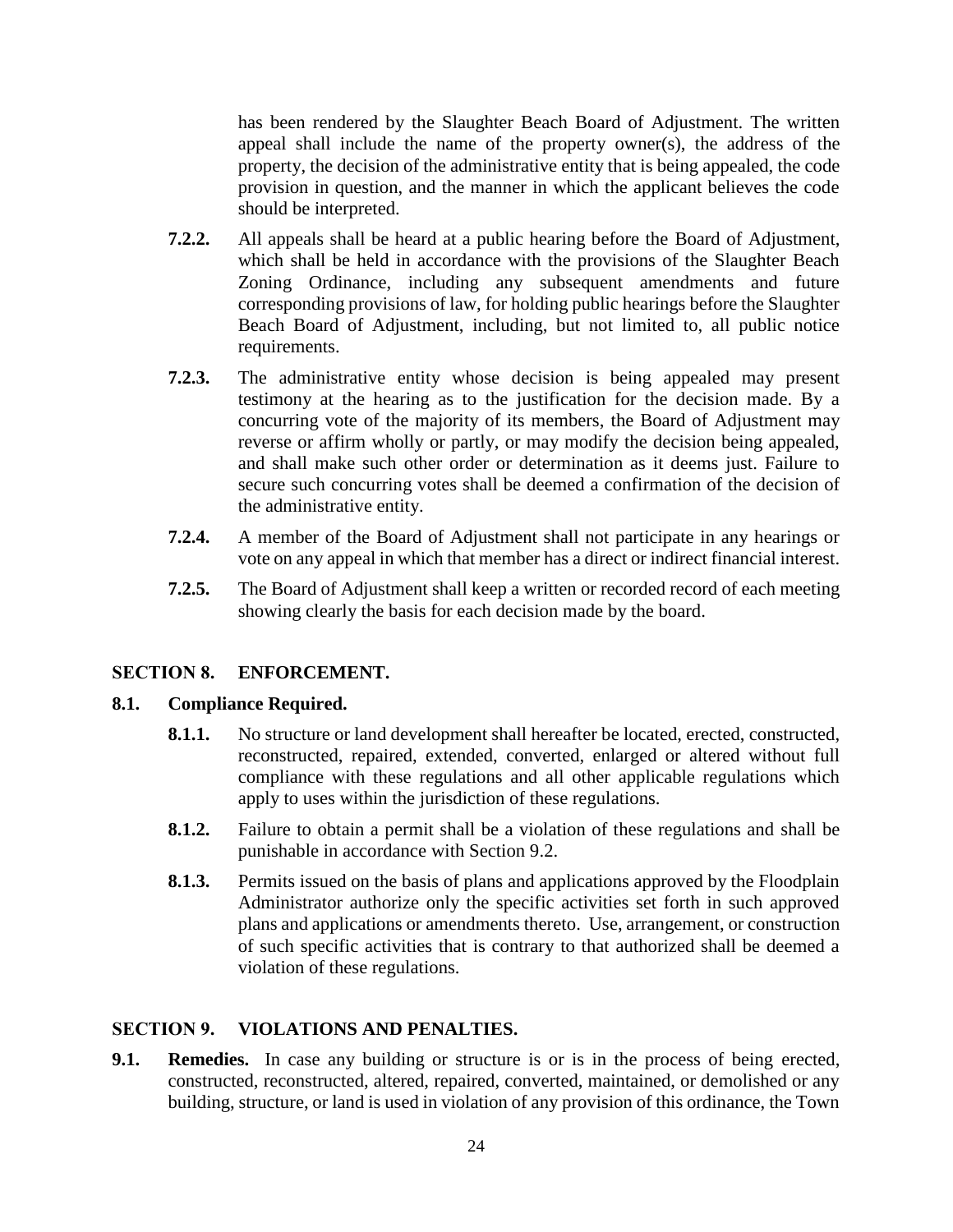Council, the Code Enforcement Official, or the Town's authorized agent may institute, in addition to other remedies, any appropriate action or proceeding to prevent, abate, restrain, enjoin or correct such violation(s) including, but not limited to, issuing a stop-work order and/or revoking a construction or demolition permit in accordance with the procedures for doing the same that are outlined in the "Town of Slaughter Beach Zoning Ordinance," including any subsequent amendments and future corresponding provisions of law.

### **9.2. Penalties.**

- **9.2.1.** Any person who shall violate any of the provisions of this ordinance or who shall fail to comply therewith or with any of the requirements thereof or who shall build or alter any building in violation of any detailed statement or plan submitted and approved hereunder shall be in violation of this ordinance and shall be liable to a fine of not more than \$100, and each day such violation shall be permitted to exist shall constitute a separate offense. The owner or owners of any building or premises or part thereof where anything in violation of the ordinance shall be placed or shall exist and any architect, builder, contractor, agent, person or corporation employed in connection therewith and who has assisted in the commission of any such violation shall each be deemed to be individually in violation of this ordinance for a separate offense, and as determined by a court of competent jurisdiction, shall be liable for a fine of not more than \$100 per offense.
- **9.2.2.** Any structure or portion thereof hereafter erected or placed upon any lot or premises within the Town in violation of the provisions of this ordinance is hereby declared to be a common and public nuisance and may be abated in the same manner provided by the Charter of the Town of Slaughter Beach for the abatement of other nuisance in addition to the provisions of this ordinance.
- **9.2.3.** In the event any building or structure is erected, constructed, reconstructed, altered, repaired, converted or maintained, or any building or structure or parcel of land improved or unimproved is used in violation of or contrary to the provisions of this ordinance, the Town may institute an action to enjoin, or any other appropriate action or proceeding, to prevent such erection, construction, reconstruction, alteration, repair, conversion, maintenance, or use.
- **9.2.4.** The Town may file suit in a court of competent jurisdiction against any person or property owner that took or failed to take any action that resulted in a violation of this ordinance, and the Town may petition the Court to require the person or property owner to pay the Town's attorney fees associated with the legal action.
- **SECTION 10. LIABILITY.** The granting of a permit or approval of a site plan in an identified flood-prone area shall not constitute a representation, guarantee or warranty of any kind by the Town Council of the Town of Slaughter Beach or by any of its elected or appointed officials, directors, or employees thereof of the practicability or safety of the proposed use, and shall create no liability upon the Town of Slaughter Beach, or its elected or appointed officials, directors or employees.